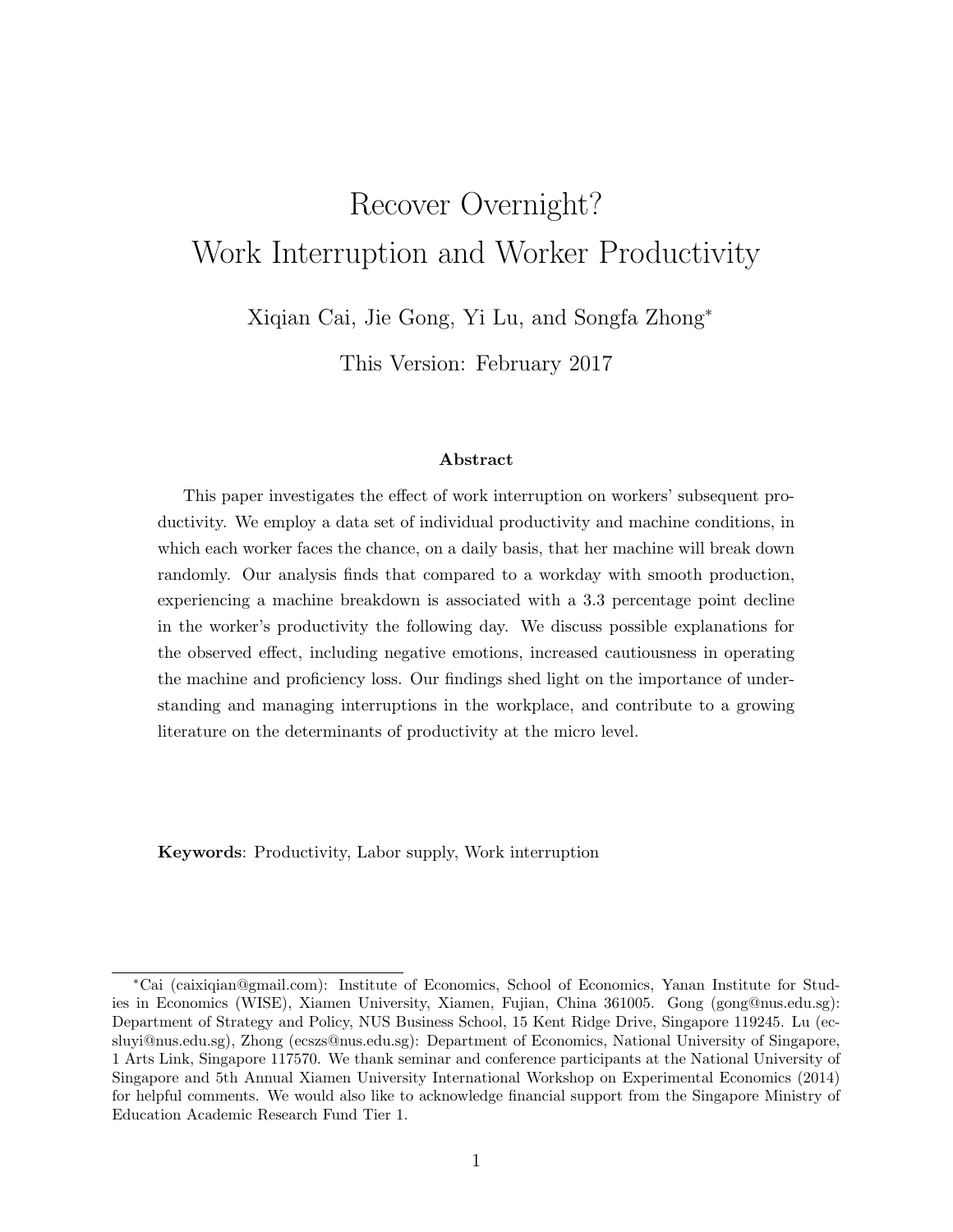# 1 Introduction

Interruptions are common in the workplace and costly to individuals, firms, and organizations. From equipment breakdowns to unscheduled meetings and communication requests, unplanned breaks from a smooth and continuous production process trigger losses in work hours and reductions in worker productivity. For instance, according to Spira and Feintuch (2005), the direct costs of unnecessary interruptions have been estimated at an average of 28% of daily time for knowledge workers in the U.S. Nowadays, with firms adopting modern organizational and communication technologies—open-plan offices, e-mail, instant messaging, etc.—managing interruptions has become increasingly important and challenging for businesses and their workers.

In addition to impairing direct productivity, work interruption may have spillover effects on subsequent production. On the one hand, it has been widely recognized that interruptions can have negative spillover: Workers may need extra time to warm up and regain full engagement and concentration; productivity may also decline due to negative emotions, such as stress from time pressure or frustration about failing to meet targets (Mandler 1990).<sup>1</sup> On the other hand, interruptions may be beneficial for subsequent productivity, as occasional breaks could help workers alleviate fatigue and boredom (Roy 1959). Moreover, workers might try to make up for losses caused by interruptions and exert greater effort leading to increased productivity (Camerer et al. 1997). In the field of management and organization sciences, both positive and negative effects of interruptions have been extensively examined (see Jett and George 2003 for a review). Nevertheless, scant empirical work has estimated the consequences of work interruption, partly because of the difficulty of identifying each incident and establishing a causal relationship.

This paper is the first to estimate the effect of interruption on workers' subsequent productivity using exogenous incidents of work interruption. To do so, we examine the consequences of machine breakdown in a plastics-printing company in China. Manufacturing companies continuously face the possibility of machine breakdown, and must consider how much resources to expend on machine maintenance. For manufacturers in developing countries in transition from labor-intensive to technology-intensive structures, the cost of inadequate maintenance is particularly important yet also little understood.

Specifically, we collect a data set of worker-level daily output and machine conditions. Our sample spans a period of 473 days, during which a total of 273 workers labored on 75

<sup>&</sup>lt;sup>1</sup>In the workplace, it has been observed that negative shocks, such as failed salary negotiations (Mas  $2006$ ), bonus payments that fall short of individually assigned bonus targets (Ockenfels, Sliwka and Werner 2014), and bereavement and family illness (Oswald, Proto and Sgroi 2014), adversely affect workers' subsequent productivity.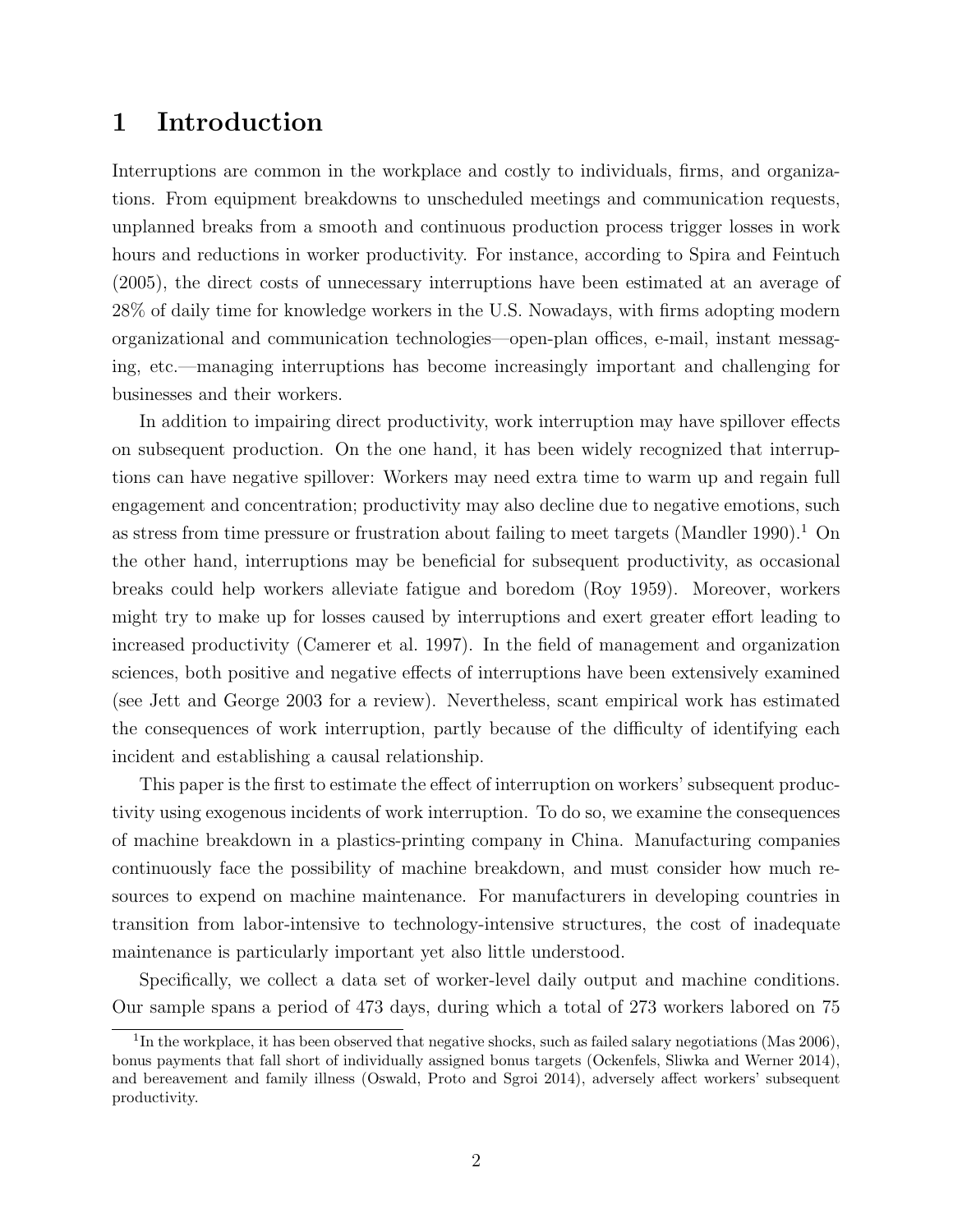machines for 25 different products. As workers are paid by piece rate, we have an accurate record of workers' daily output levels. On a daily basis, team managers assign each worker to a machine and a product type, and each worker faces the chance that the machine will break down. On average, machines have a breakdown frequency of 14%, and each breakdown takes about 4 hours to repair.<sup>2</sup>

Our empirical strategy compares workers with and without the experience of machine breakdown the previous day. We find that the incidence of machine breakdown leads to a 3.3 percentage point decline in the worker's productivity on the following day; this result is consistent across alternative estimation methods and several robustness checks.

Our findings document a hidden cost of work interruption: The cost is not limited to the hours and productivity lost to interruption, but may also spill over to subsequent production and cast significant cost for the firm and the workers. For the firm, the 3.3 percentage point decline in productivity can be translated to a drop in annual output with estimated sales value of 334,000 to 668,000 RMB. For workers, our calculation suggests that machine breakdown would reduce a worker's daily income by 9.85 RMB, or 5.28%. In light of these back-of-the-envelope calculations, the costs that arise from negative spillover are economically meaningful and should be accounted for in firms' management decisions.

We further discuss possible interpretations of the observed negative effect. First, it may arise from a negative emotional response to the shock of interruption. Second, workers may become more cautious in operating the machine after machine breakdown, leading to a drop in productivity. Third, workers may become less proficient and less engaged after the interruption; for example, they must start over with the techniques and procedures. While we can not completely disentangle different channels, our evidence is generally consistent with the emotion hypothesis. We further explore worker heterogeneity, and find that the effect is similar for male versus female, young versus old, and local versus migrant workers. However, the productivity decline is smaller when more peers also experience the shock of machine breakdown. This result indicates that social comparison may moderate the adverse effect, which also lends support to the emotion hypothesis.

Our study contributes to the understanding of productivity differentials across firms and countries and over time. In a comprehensive review, Syverson (2011) survey micro-level determinants within the firm such as information technology, capital input, and management practice, as well as macro-level influences external to the firm including industry or market environment. For example, Hall and Jones (1999) show that productivity differences across countries can only be partially explained by physical capital and educational attainment,

<sup>2</sup>Our data contain information on the duration of machine breakdown, but not its exact time, which precludes us from examining the effect of breakdown on productivity in the same day.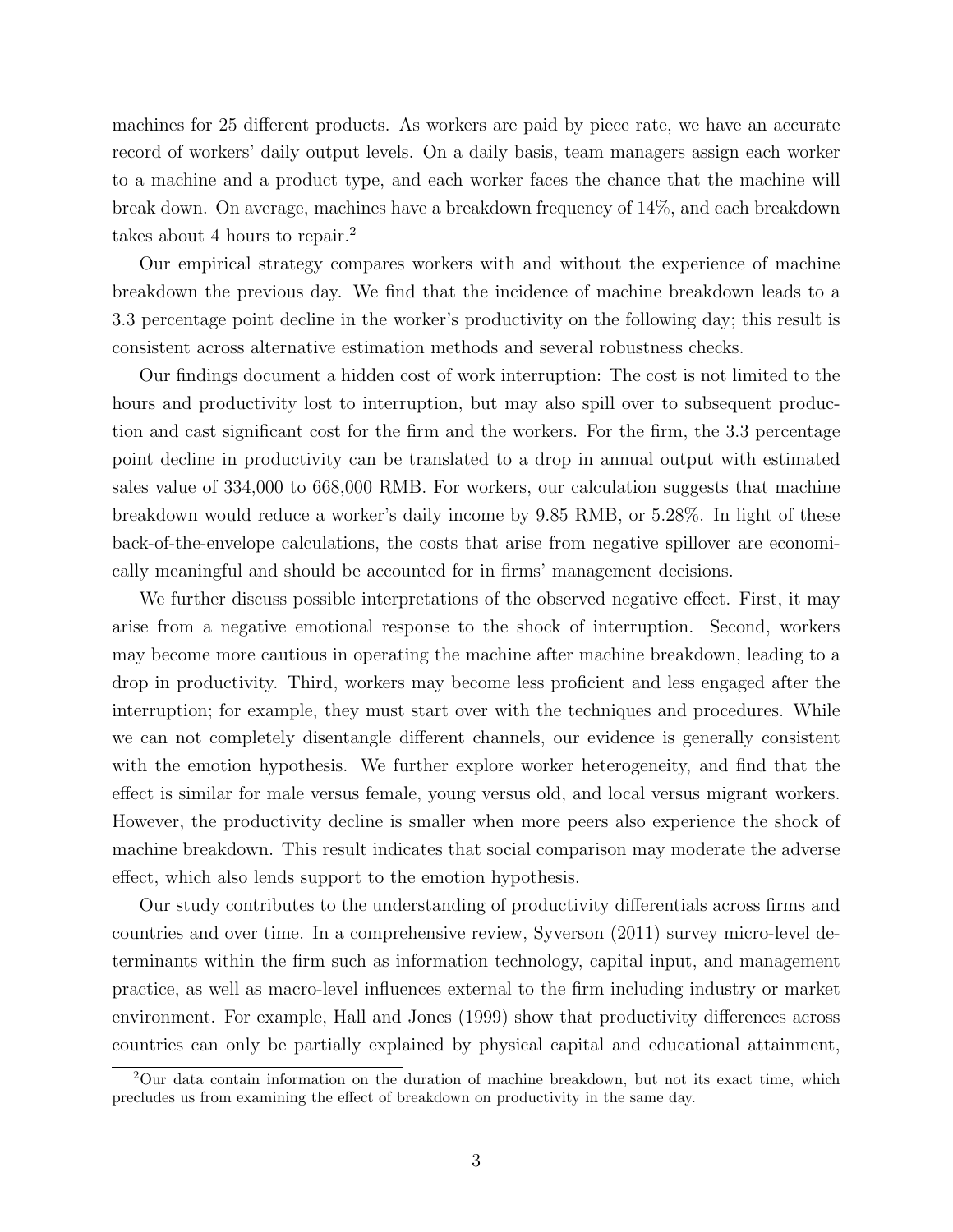and suggest the importance of institutions and government policies. Surveying managers over 700 firms in the United States, Bloom and Van Reenen (2007) document that the quality of management practices is positively correlated with the productivity of the firm. In a randomized controlled field experiment in India, Bloom et al. (2013) show that provision of free consultation on management practices increases firm-level productivity. Combining survey data and longitudinal earnings records of Germany firms, Bender et al. (2016) show that firms with better management practices systematically recruit workers with higher human capital. Following this literature, our study suggests that managing interruptions in the workplace can be yet another aspect of management practices in determining productivity.

Our study also contributes to a growing literature on the economic consequences of work interruption. Researchers have investigated various forms of interruptions in the workplace, including worker absence, menstruation, weather, pollution, and multitasking. Herrmann and Rockoff (2012b) use unique data on worker absence to estimate the effect of work absences on productivity. They find that expected loss in daily productivity from employing a temporary substitute is on par with replacing a regular worker of average productivity with a worker of 10 − 20% lower productivity. Ichino and Moretti (2009) observe that menstruation as a form of interruption contributes to gender gaps in absenteeism and earnings, while Herrmann and Rockoff (2012a, 2013) find little support for its role in explaining the gender gap in earnings. Connolly (2008) explores the effect of exogenous variation in daily weather on labor supply and finds that on average men shift 30 minutes from leisure to work on rainy days, giving rise to a rough estimate of the intertemporal elasticity of labor supply at around 0.01. Zivin and Neidell (2012) use a novel panel dataset with farm workers to investigate the impact of pollution on labor supply, and find that a 10 ppb decrease in ozone concentrations increases worker productivity by 4.2%. Zivin and Neidell (2014) estimate the influence of temperature on time allocation, and find that temperature increases at the higher end of the distribution reduce hours worked in industries with high exposure to climate, while temperature increases at the lower end of the distribution do not show such an effect. Coviello et al. (2014) propose a model of task juggling, in which a worker is interrupted and switches from one project to another too frequently and Coviello et al. (2015) estimate the causal effect of an exogenously induced increase in parallel working of some judges in Italy and show that juggling causally and substantially lowers their productivity.

Our findings are also related to income targeting behavior in labor supply, which has been extensively investigated in the recent literature. In a seminal study by Camerer et al. (1997), the authors find that cabdrivers work more on days when the transient salary is low, which suggests that they may have a daily income target and quit working once they reach that target. Several follow-up studies use field evidence and observational data to investigate the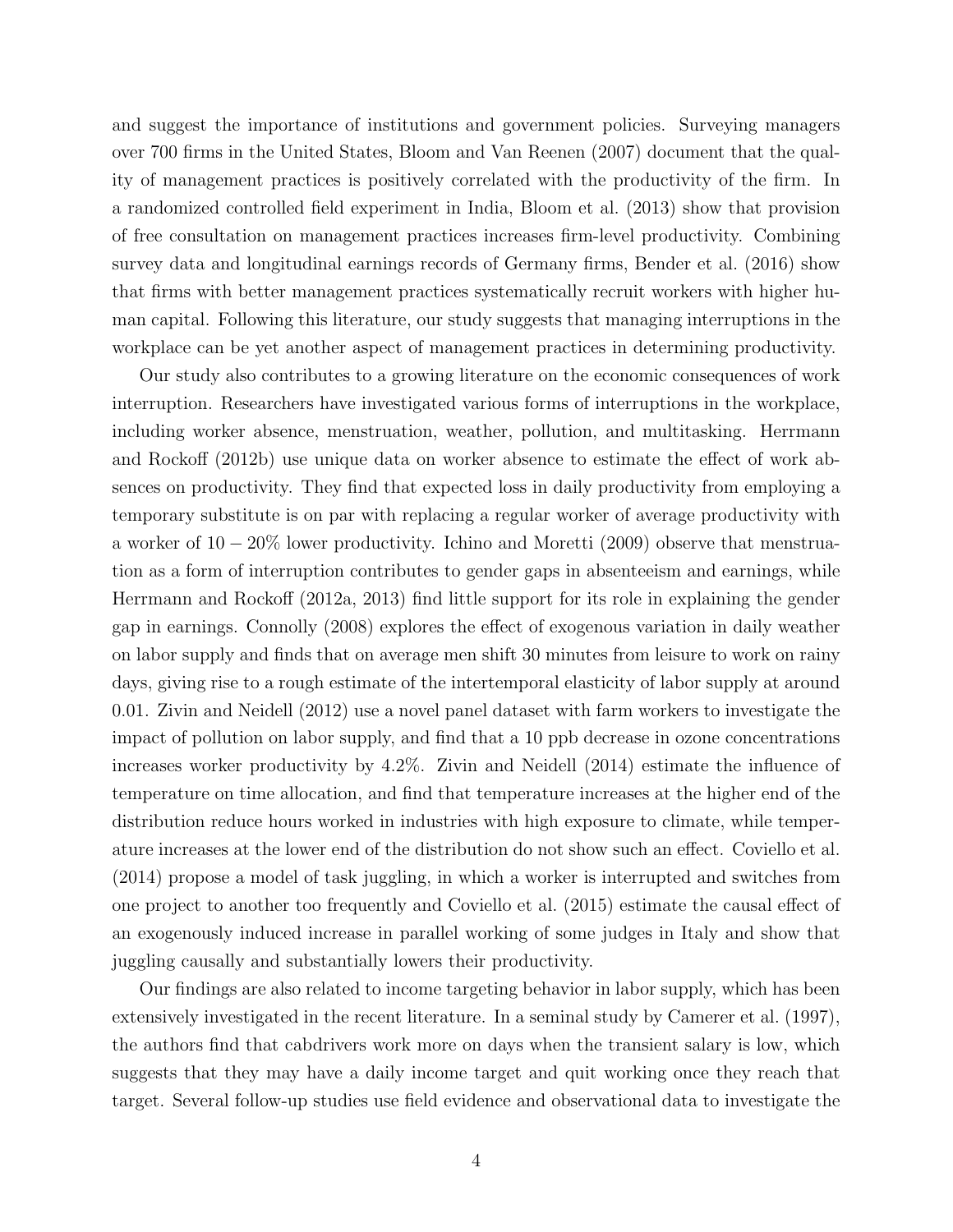daily income-targeting hypothesis. The evidence appears to be mixed. Several studies find positive evidence for the daily income-targeting hypothesis (Fehr and Goette 2007; Crawford and Meng 2011), while others suggest otherwise (Farber 2005, 2008; Andersen et al. 2014). As our data do not contain same-day productivity before and after interruption (see data section for details), we cannot directly test daily income targeting. Alternatively, our setting could be interpreted as a test of cross-day income-targeting behavior, in which workers would work harder on the second day to make up for losses on the first day. However, our results do not support this prediction, suggesting that income targeting behavior is more likely to be "one day at a time."

The rest of the paper proceeds as follows. In Section 2 we describe our research setting, including the institutional background and a stylized model. In Section 3 we discuss the data, main variables, and identification strategy. Section 4 presents our empirical estimates, robustness checks and interpretation of the results. Section 5 concludes.

## 2 Context

## 2.1 Workplace

We collect a data set of worker-level daily output from a leading company that produces double-wall paper cups in the city of Xiamen, Fujian Province of China. Established in 2003, the company has become a major supplier of paper cups for the food and beverage industry; in 2011, the company accounted for around 15% of the national market. By 2013, it had \$7 million in total assets, \$5 million in annual revenue, and about 300 employees.

Our data focus on production workers in the molding and wrapping divisions. Their main task is to operate the molding machines to seal the cup body and bottom, and then use wrapping machines to bond sleeves for the paper cups. Workers are hired from both within and outside Fujian Province. Each day, workers are divided into day and night shifts, and typically work for 12 hours. Specifically, the day shift is from 6 a.m. to 6 p.m., and the night shift from 6 p.m. to 6 a.m. the next day. In our sample, 49% of the observations are from the day shift, and the other 51% from the night shift. Within a shift, each worker is assigned a machine and a product type. A machine can generally be configured for multiple types of products, and production efficiency may differ across products.

Notably, workers do not select their product or machine. Each day, a general production manager determines the composition of the production teams, which consist of a team manager and four or five workers. The composition varies daily, and is largely unknown to team managers and workers until they arrive at the site. Team managers assign their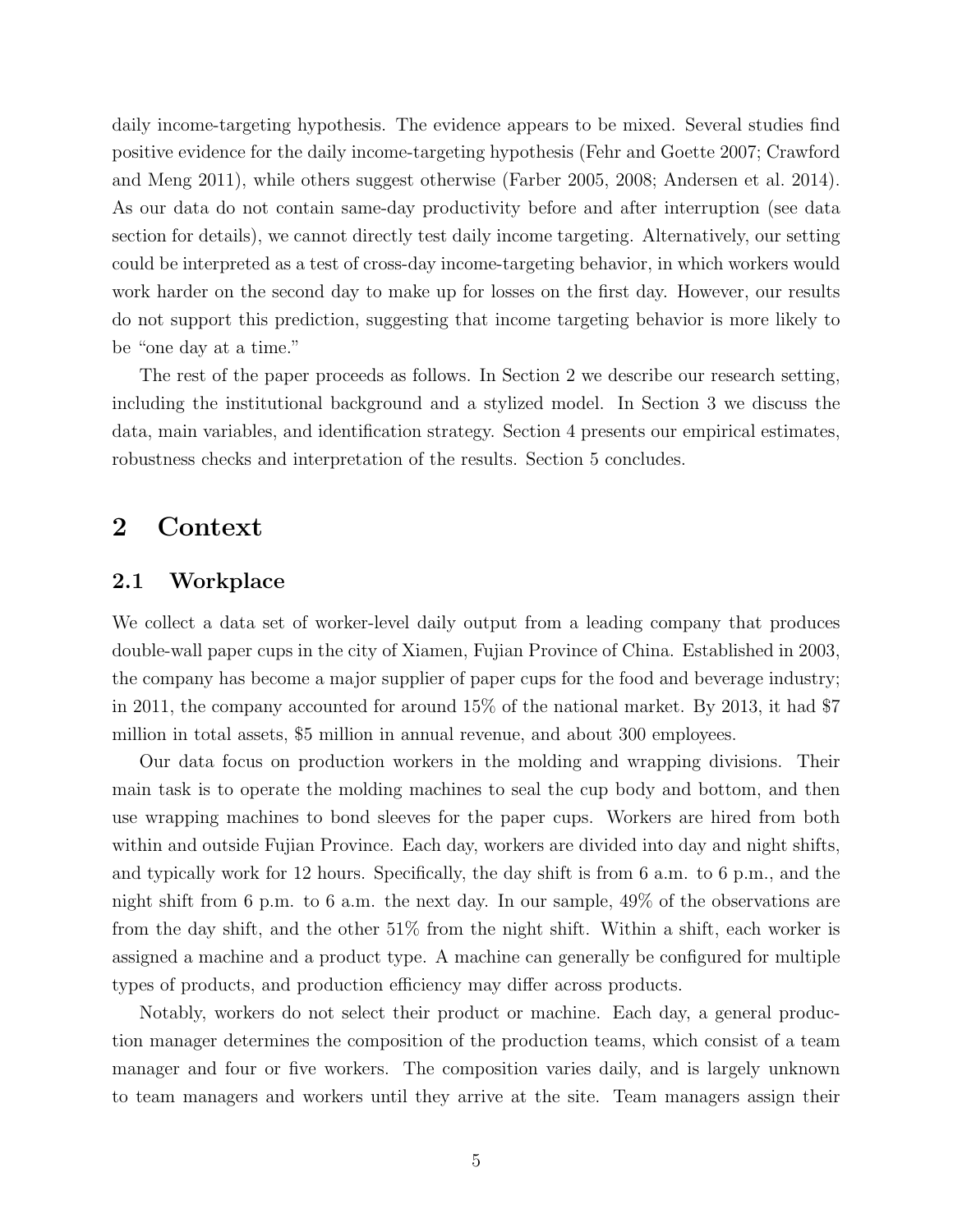member workers to machines and product types, and once assigned, workers cannot switch to a different machine or product. The only choice variable a worker has is how much effort to exert in operating the machine and preparing materials for the next stage of production. Moreover, workers rotate tasks and machines, which reflects (1) the firm's desire to ensure fairness, as machine efficiency varies across products, and (2) the fact that there is little room for human capital accumulation in these low-skilled jobs.

Once production begins, team managers prepare packaging boxes labeled with workers' names and products, and provide assistance to smooth operations if necessary. A worker's output depends on the normal operation and functioning of the machine. If a machine breaks down, the worker who operates it calls maintenance staff for repairs and the maintenance staff records the duration of the breakdown. The worker can neither change to a different machine nor leave the site, which means that the worker's production is completely interrupted until the machine is fixed.<sup>3</sup>

Team managers are paid a flat rate, while workers are paid a two-tier piece rate based on their daily output and the specified target level. Specifically, on a typical day and for each product-machine pair, the general production manager specifies a target, denoted by  $\bar{Q}_{pm}$ , which depends on the features of product p and machine m. When workers meet the target, they are paid a piece rate denoted by  $\alpha_1$  per unit of output. When output exceeds the target, a higher rate, denoted by  $\alpha_2$  (where  $\alpha_2 > \alpha_1$ ), applies to each unit above the target. When a worker fails to meet the benchmark, the unfulfilled units are also deducted by the rate  $\alpha_2$ . Formally, given the worker's daily production  $Q_{ipmd}$ , the salary is determined as  $\alpha_1 \bar{Q}_{pm} + \alpha_2 (Q_{ipmd} - \bar{Q}_{pm}).^4$  The target will be proportionally adjusted if machine breakdown occurs; i.e., given a breakdown of x hours, the worker's new target becomes  $\tilde{Q}_{pm} = \bar{Q}_{pm} \frac{12-x}{12}$ .

## 2.2 A Stylized Model

We construct a parsimonious and stylized model to illustrate our research setting. Consider that the company has N workers indexed by i. The production function is denoted as  $Q_{id}$  =  $Q(e_{id}, x_{id})$ , where  $e_{id}$  is the effort chosen by worker i on day d; and  $x_{id}$  are exogenous variables that affect daily output, such as worker proficiency, product features, machine conditions, and workplace environment (e.g., weather and pollution). Q(.) has the features of a standard production function: Output is an increasing and concave function of worker effort, and there is complementarity between worker effort and external productive factors—i.e.,  $Q_e > 0$ ,

<sup>3</sup>Whether the machine is fixed or not by the end of the workday, the next day the worker always rotates machines and products, as other workers do.

<sup>&</sup>lt;sup>4</sup>In principle, the daily salary could be negative if output level is very low, i.e.,  $Q_{ipmd} < \frac{\alpha_2 - \alpha_1}{\alpha_2} \bar{Q}_{pm}$ . However, since there is no such case in our data, presumably the specified target output level  $\overline{\dot{Q}}_{pm}$  is set at a reasonable level and workers exert sufficient effort.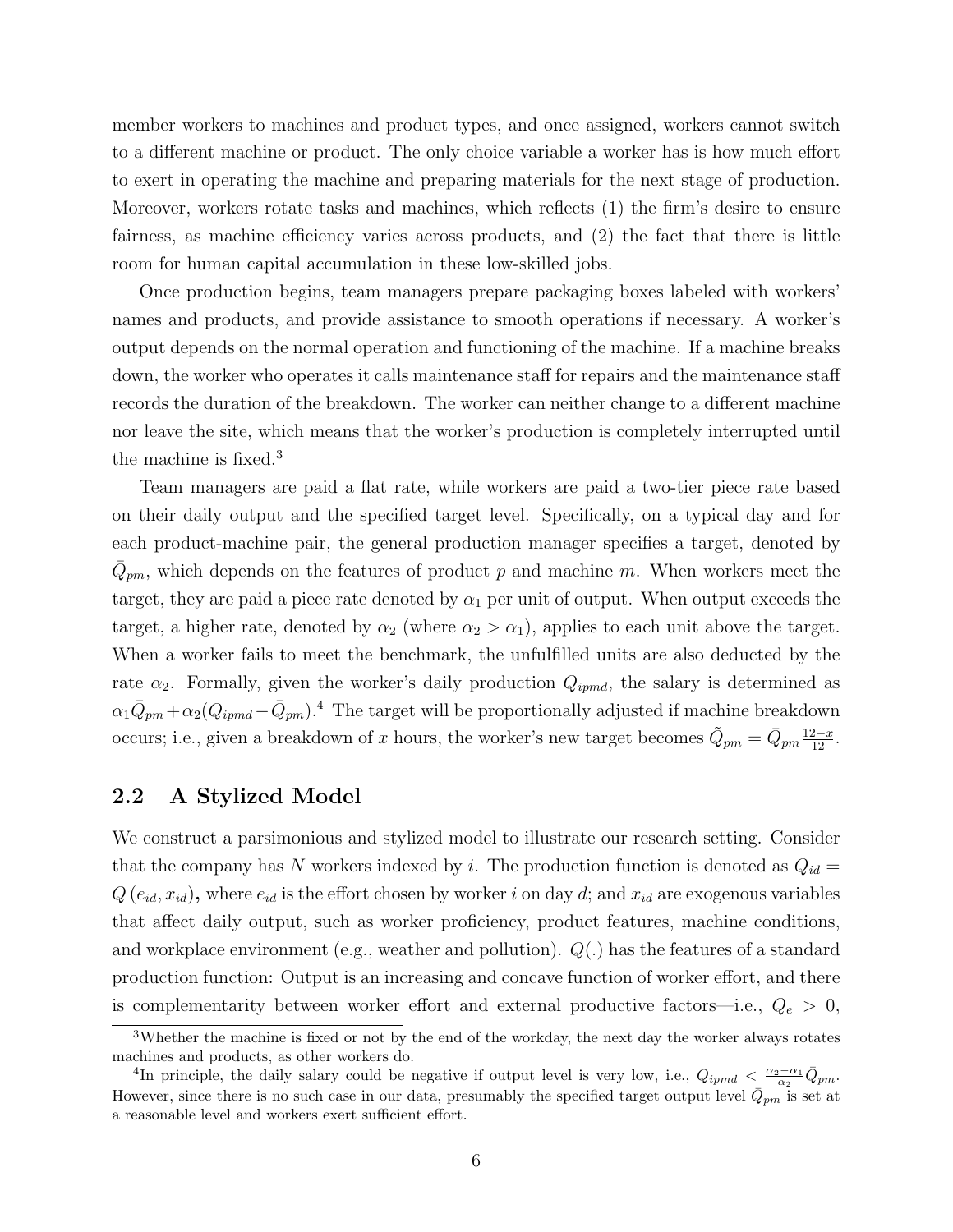$Q_{ee} < 0, Q_x > 0$ , and  $Q_{ex} > 0$ . A worker i's cost function is  $C_{id} = C(e_{id}, w_{id})$ , where  $w_{id}$ are external factors, such as the worker's mental status, and the regular assumptions for a cost function apply, namely,  $C_e > 0$ ,  $C_{ee} > 0$ ,  $C_w < 0$ , and  $C_{ew} < 0$ .

The optimal effort chosen by worker  $i$  on day  $d$  is given by

$$
\max_{e_{id}} Q(e_{id}, x_{id}) - C(e_{id}, w_{id})
$$
  

$$
\Rightarrow e_{id}^* = e(x_{id}, w_{id}).
$$

Linking the optimal output  $Q_{id}^*$  to the external variables  $(x_{id}$  and  $w_{id})$ , we have

$$
\frac{\partial Q_{id}^*}{\partial x_{id}} = Q_e \frac{\partial e_{id}^*}{\partial x_{id}} + Q_x = Q_e \frac{Q_{ex}}{C_{ee} - Q_{ee}} + Q_x > 0,
$$
\n(1)

and

$$
\frac{\partial Q_{id}^*}{\partial w_{id}} = Q_e \frac{\partial e_{id}^*}{\partial w_{id}} = Q_e \frac{C_{ew}}{Q_{ee} - C_{ee}} > 0.
$$
\n(2)

Next, we use equations (1) and (2) to illustrate how machine breakdown on day  $d-1$ affects  $Q_{id}$  and the potential bias from omitted variables. We also extend the framework to incorporate heterogeneous effects across workers.

Effect of Machine Breakdown on Day  $d-1$ . Machine breakdown on day  $d-1$  can affect output  $Q_{id}^*$  on day d through production factor  $x_{id}$  or cost factor  $w_{id}$  or both. Consider first the possibility that breakdown affects  $x_{id}$ . For example, after a substantially long interruption, workers may become less proficient or engaged in the task, and must start over with the techniques and procedures (Jett and George, 2003). The process of reaching maximum proficiency imposes a fixed cost on productivity; once it is interrupted, workers have to start over and incur such a cost. Formally, let  $B_{id-1}$  denote that worker i experienced a machine breakdown on day  $d-1$ . The proficiency effect means that  $\frac{\partial x_{id}}{\partial B_{id-1}} < 0$ , which causes  $\frac{\partial Q_{id}^*}{\partial B_{id-1}} < 0$ .

The other possibility is that machine breakdown affects the external factor of workers' cost of effort  $w_{id}$ . For example, workers may feel frustrated by machine breakdown because it is unpleasant, it clashes with their expectations for the production process, or they are disappointed because their daily salary will be compromised due to the lost hours. Such negative emotions render working hard more costly, or  $\frac{\partial w_{id}}{\partial B_{id-1}} < 0$ , which causes  $\frac{\partial Q^*_{id}}{\partial B_{id-1}} < 0$ .

Heterogeneous Effects. In the baseline setting, the production function  $Q(\cdot)$  and cost function  $C(\cdot)$  are the same for all workers on the site. This implies that our estimate is the average effect across all workers. However, worker heterogeneity is commonly observed in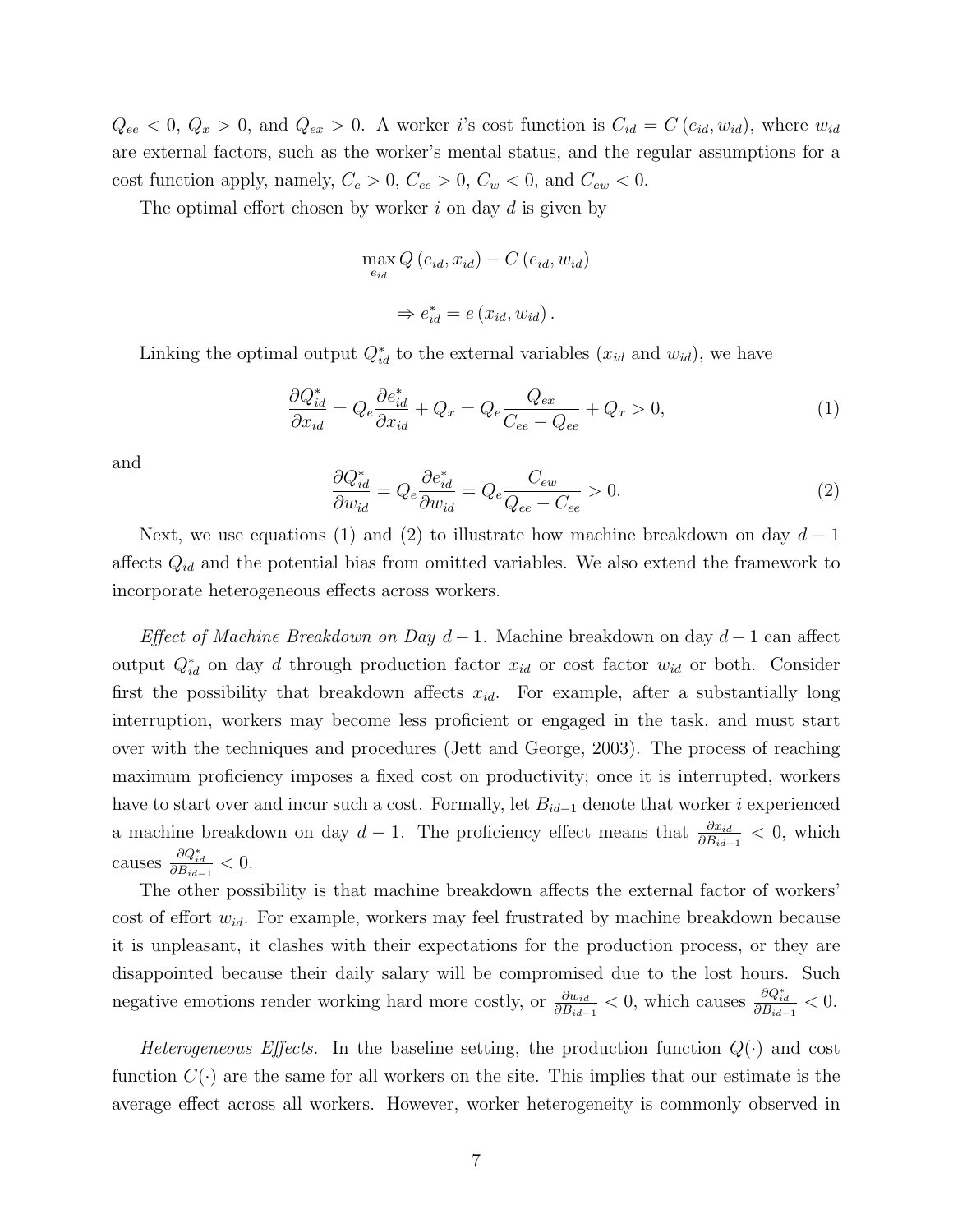the workplace. We can extend the framework and allow for heterogeneity in both the output and cost function—i.e.,  $Q_q(.)$  and  $C_q(.)$ , where g indexes the worker type; this allows us to estimate potentially heterogeneous effects from machine breakdown. In further analyses, we consider differential effects across several demographic characteristics—gender, age, and local versus migrant workers.

# 3 Data, Variables, and Estimation Strategy

Data. We use data on worker output and machine conditions for each workday from October 2012 to April 2014. The sample covers 473 workdays, 273 workers (all full-time), 75 machines, and 25 product categories. Due to workforce turnover, this is not a balanced panel data set. Specifically, 14 workers (5.1%) were observed throughout our sample period, 53 incumbent workers (19.4%) left the firm, and 206 (75.5%) were newly hired during this period. We plot the density distribution of workers' tenure during the 473 workdays, with the unit of observation at worker level in Appendix Figure A1. On average, workers' tenure during the  $473$  workdays is about  $132$  days.<sup>5</sup> A few workers had notably short tenure with the firm (e.g., less than 1 month), yet constitute only a small amount of worker-day observations for our empirical analysis. As a result, excluding them does not affect our main results (see the estimation results in Appendix Table A1). We also examine whether machine breakdown (our regressor of interest) affects workforce turnover, and find no significant impact (see Table 3, column 1).

In the end, we have 24,081 worker-day observations. Similarly, on a given day, depending on the production task—i.e., the assigned product's features and the specific machines required to produce them—workers operate the assigned machines while other machines remain idle. We plot the density of machine utilization during the sample period in Appendix Figure A2. On average, 29 machines were operating per day.

Baseline Specification. The effect of machine breakdown on a worker's subsequent productivity comes from comparison of output at day d between workers with and without machine breakdown at day  $d-1$ . Specifically, we implement the following baseline regression model:

$$
y_{impd} = \beta * Treatment_{im'p'd-1} + \lambda_i + \lambda_d + \lambda_{pm} + \eta Shift_{impd} + \varepsilon_{impd},\tag{3}
$$

<sup>&</sup>lt;sup>5</sup>During our sample period, the firm had a monthly turnover rate between  $9\%$  and  $25\%$ , comparable to the industry average in the province. The Fujian Provincial Bureau of Statistics reports that in 2015, manufacturing companies had turnover rates between 25% and 30%. Source: http://www.stats-fj.gov. cn/xxgk/gzdt/wshjyxc/201505/t20150515\_37733.htm.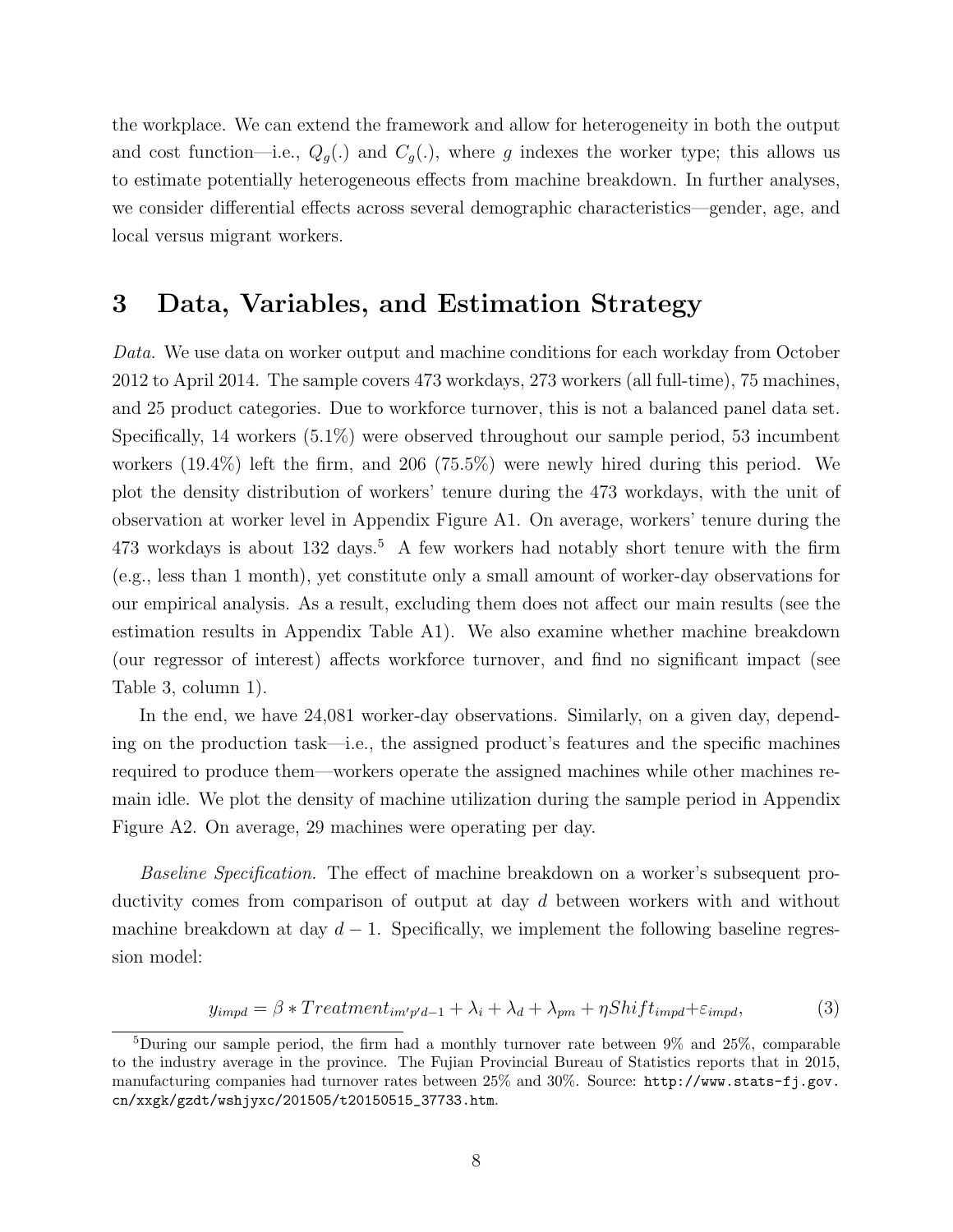where i indicates worker; d indicates day; and  $m(m')$  and  $p(p')$  indicate machine and product for  $d(d-1)$ , respectively. We cluster standard errors at the machine level to control for any heteroskedasticity and serial correlation (Bertrand et al. 2004).

To account for variations in machine efficiency across product types, we define worker productivity  $y_i$  as the over-target percentage of output; specifically,  $y_{impd} \equiv (Q_{impd} - \bar{Q}_{pm})/Q_{impd}$ , where  $\bar{Q}_{pm}$  is the targeted output. As workers are paid by daily output, both the firm and the workers make an effort to record output precisely, so measurement errors are not a large concern. One possible concern, however, is that using the over-target percentage may add a certain degree of persistency in the outcome variable. As a robustness check, we use the log of absolute output, i.e.,  $\ln Q_{impd}$ , as the outcome measure and obtain similar results (see Section 4.1).

The regressor of interest,  $Treatment_{im'p'd-1}$ , is a dummy variable that indicates whether on day  $d-1$ , worker i's machine broke down. Note that since a worker rotates among products and machines on a daily basis, the worker may not use the same machine on two consecutive days. In other words, the machine used by a worker on day  $d-1$  may not be the same machine the worker operates on day d, i.e.,  $m' \neq m$ . Similarly, it is possible that workers are assigned to different products across two days, i.e.,  $p' \neq p$ .

We control for confounders through a battery of fixed effects: (1) worker fixed effects  $\lambda_i$ , so that the identification comes from within-worker comparison, which helps control for possible nonrandom rotation after a breakdown episode; (2) product-machine fixed effects  $\lambda_{pm}$ , which helps control for nonrandom machine effects in a flexible way; (3) day fixed effects  $\lambda_d$ , which helps control for daily variations (such as temperature) that are common to all workers; and (4) job shift fixed effects, which allows comparison of workers from the same shift (i.e., day shift or night shift).

Given the potential effect of breakdown on productivity, we estimate equation (3) for a sample of workers without machine breakdown at day d. We also cluster standard errors at the worker level to control for any heteroskedasticity and serial correlation (Bertrand et al. 2004).

To further check the concern about omitted variables in our baseline specification, we conduct a placebo test. Specifically, we replace  $Treatment_{im'p'd-1}$  with a dummy variable  $Treatment^{other}_{im'p'd-1}$  that indicates whether worker *i*'s counterpart on the other shift, who also operates machine m at day d, experienced machine breakdown on day  $d-1$ . Unless there was a perfect assortative matching (that is, always pair two workers whose machines broke down on the previous day to work on the same machine the following day),  $Treatment_{im'p'd-1}^{other}$ should have no effect on worker *i*'s performance on day  $d$  (i.e.,  $\beta^{other} = 0$ ), as the two workers had different trajectories; otherwise, it indicates a misspecification of our estimation model.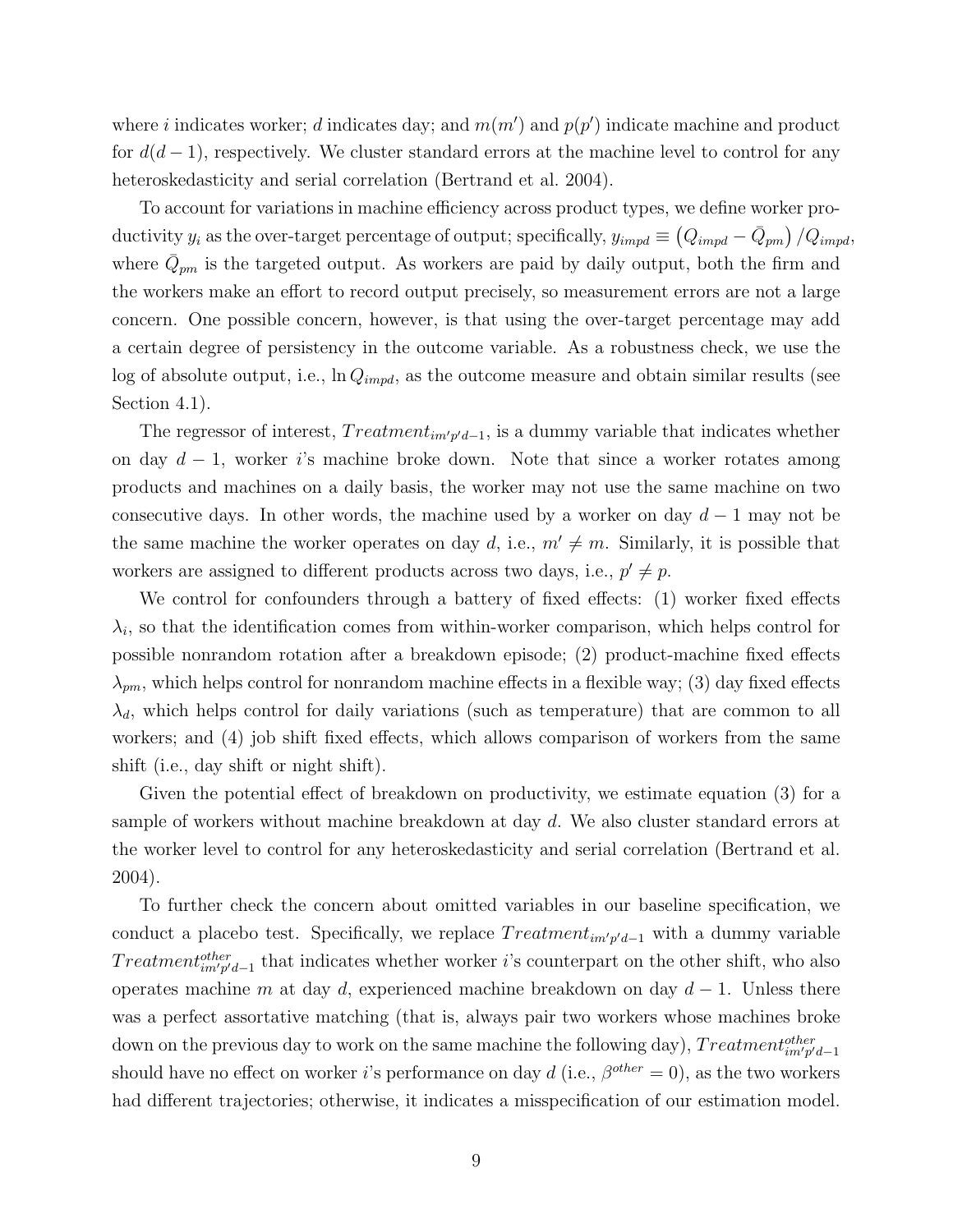Alternative Specification. In a robustness check, we use an alternative identification framework; that is, a single difference design in which we compare a pair of workers with similar job assignments except for the experience of machine breakdown. Specifically, there are two job shifts every day and during each shift one worker operates the machine. We therefore focus on the two workers who operates the same machine during different shifts on  $d-1$ , in which the machine breaks down during one shift (treatment group) but not the other (control group). If there had been any manipulation by team managers in worker-machine assignments, the two workers assigned to the same machine on the same day—albeit during two different shifts—should be reasonably similar.<sup>6</sup>

We estimate the effect of machine breakdown on a worker's subsequent productivity based on the following single difference framework:

$$
y_i = \beta * Treatment_i + \varepsilon_i,\tag{4}
$$

where  $y_i$  denotes the productivity of worker i; and  $Treatment_i$  is a dummy variable that indicates whether worker i's machine broke down the previous day. Standard errors are clustered at the shift-pair level to adjust for any heteroskedasticity and serial correlation.

To further address the concern that workers in the treatment and control groups might differ systematically in some unobservable characteristics, we use their productivity for the two previous days as a further control and conduct a difference-in-differences (DD) analysis. Specifically, our DD estimation specification is

$$
y_{id} = \beta * Treatment_i \times Post_d + \lambda_i + \lambda_d + \varepsilon_{id}, \tag{5}
$$

where  $Post_d$  is a post-breakdown day indicator, and  $\lambda_i$  and  $\lambda_d$  are worker and day fixed effects, respectively. Standard errors are clustered at the machine level to control for any heteroskedasticity and serial correlation.

Such within-worker comparisons can eliminate all differences across workers—including the differences between the treatment and control groups—that do not change across two days. This could include, for example, worker ability, experience, social connections with the managers or within the firm, etc.

 $6T$ o verify whether there was nonrandom assignment of machine at day d after a breakdown episode on day  $d-1$ , we examine whether the machines assigned at day d to workers with and without machine breakdown in the previous day had similar average productivity. Specifically, we examine the machine's average productivity over the last day, over the last 7 days, and over the last 30 days. As reported in Appendix Table A2, there are no statistically and economically significant differences in the machines' average productivity, lending support to the plausibly random assignment of machines after a breakdown episode.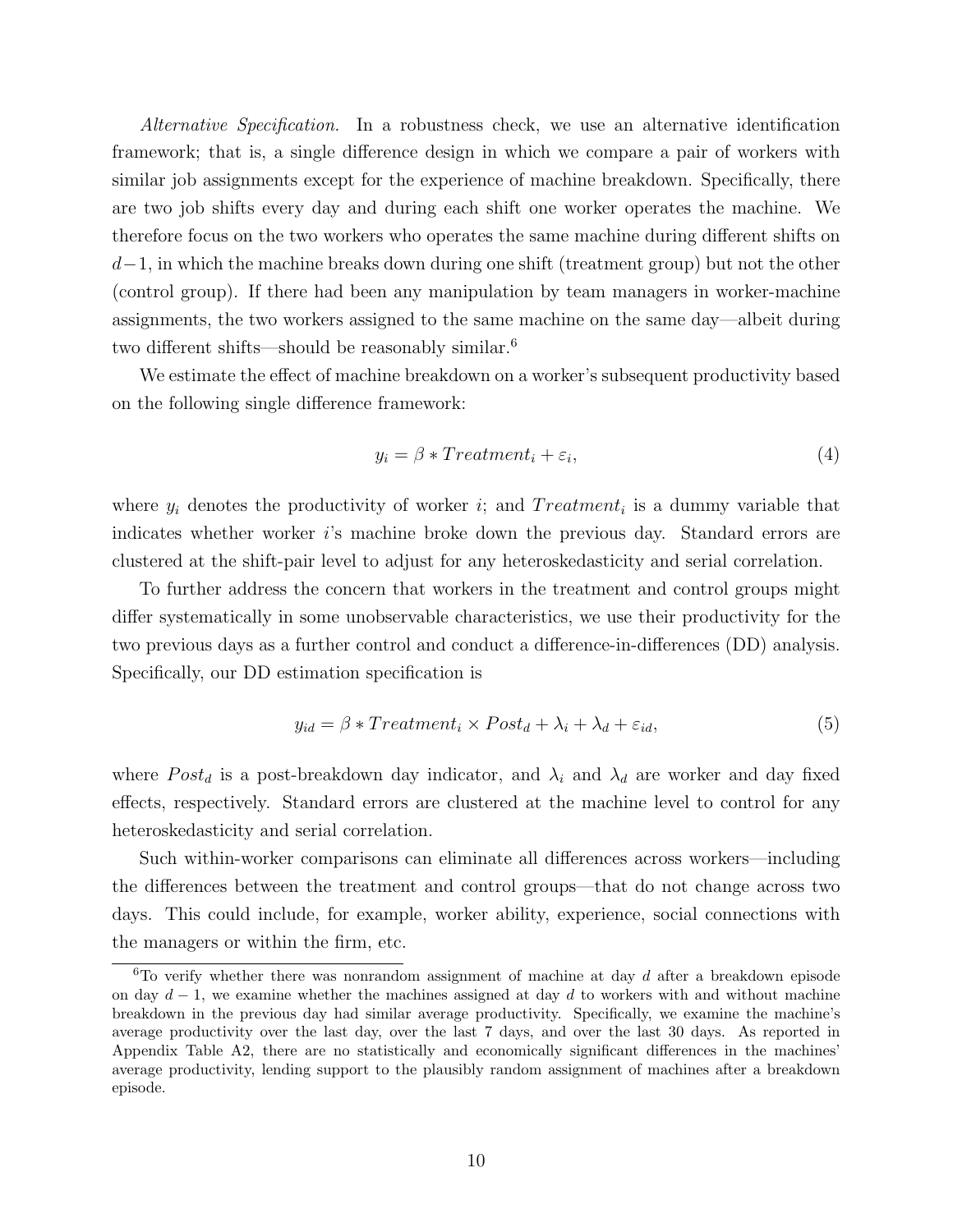# 4 Empirical Findings

Table 1 reports the regression results of specification (3). In column 1, we only include three sets of fixed effects—worker fixed effect, product-machine fixed effect, and day fixed effect and find that the coefficient of interest, Treatment, is negative and statistically significant. In column 2, we further add the job shift control. Despite a significant drop in observations (information on job shift is only available for a subset of the observations), we continue to find a negative and statistically significant coefficient of similar magnitude. Using the more conservative estimates, we find that machine breakdown on the previous day leads to a 3.3 percentage point drop in over-target output.

#### [Insert Table 1 here]

In the next subsections, we test the robustness of the results by conducting several validity checks, calculate the economic magnitude of the effects, and examine possible interpretations.

## 4.1 Validity Checks

In this subsection, we adopt the methods detailed in Section 3 and report the results of several validity checks—namely, using an alternative estimation framework, measuring productivity using absolute output, conducting a placebo test to rule out omitted variables and testing for longer-term dynamic effects.

Alternative Estimation Framework. We use the alternative estimation strategy described in Section 3—that is, the difference between a pair of workers on the same machine but different shifts at day  $d-1$ , with one having a machine breakdown and the other having no breakdown. Appendix Table A3, columns 1 and 2, report the results of the single difference equation (4) with and without worker characteristics controls, respectively, and column 3 reports the results of DD specification (5). Across all specifications, we consistently find a negative and statistically significant effect of machine breakdown on worker productivity on the following day. Meanwhile, the magnitude from the DD specification is close to that in the baseline specification, suggesting that our estimated effect is robust and stable.

The DD estimation requires that treatment and control groups would have followed the same time trend if the treatment group did not receive the treatment shock. However, it is difficult to test the parallel trend assumption in our setting, as a machine may have multiple breakdowns. One standard solution to check the possible violation of the parallel trend assumption is to include machine-specific linear time trend; that is, to include the interaction between machine fixed effects  $(\lambda_m)$  and day variable (d), in equation (5). Table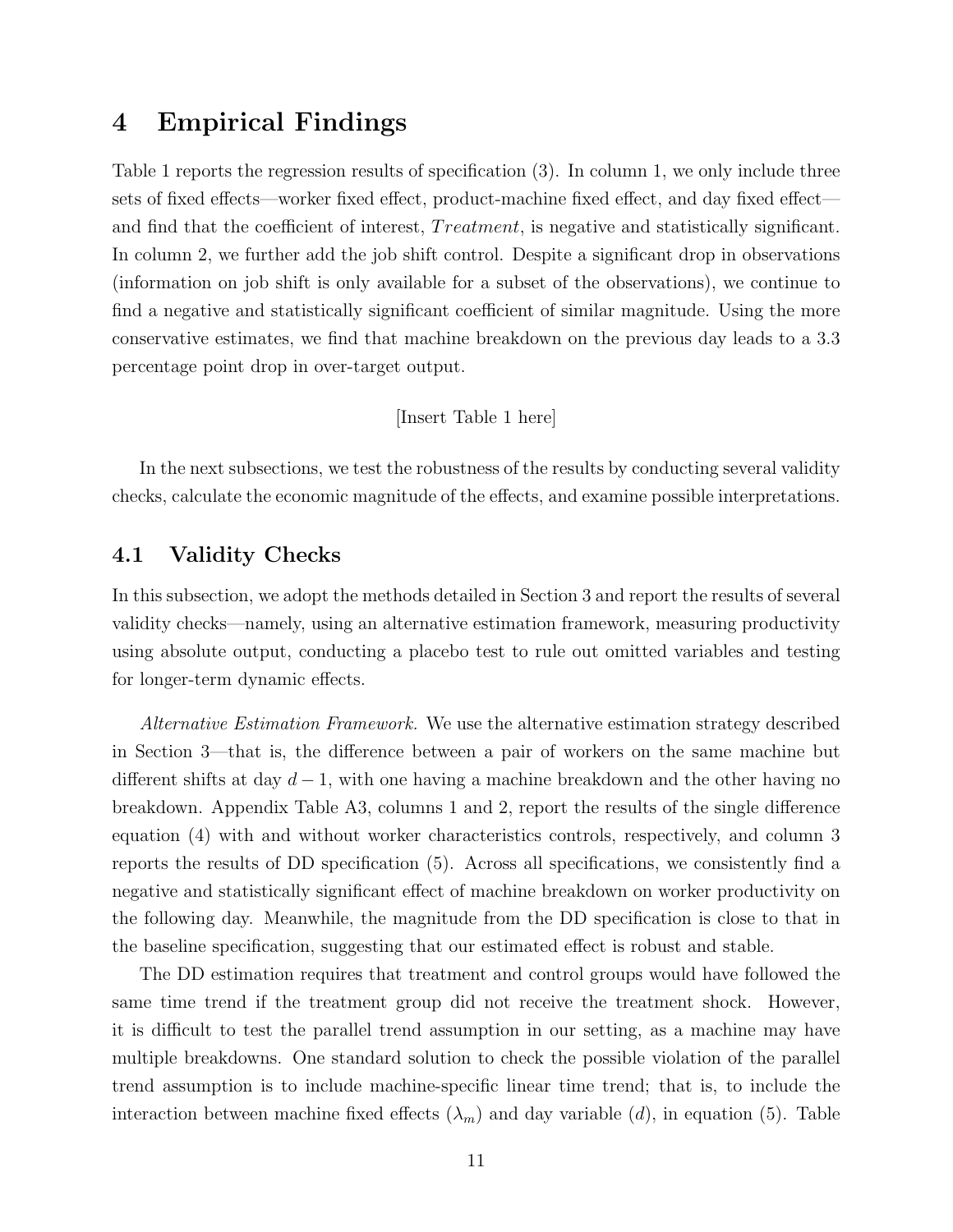A3, column 4, reports the results with machine-specific linear trends. The estimated effect of machine breakdown remains robust without any changes in the statistical significance and magnitude, lending support to the validity of our DD estimation.

Alternative Measurement of Productivity. To address the concern that our measurement of worker productivity (i.e., over-target percentage of output) may increase the persistency of outcome variables over time, we use the logarithm of the daily output as an alternative measure. Estimation results are reported in panel A of Appendix Table A4, column 1. Again, we find a negative and statistically significant coefficient: Machine breakdown leads to a 4% decline in output on the following day. This effect size is comparable to the magnitude of baseline estimates, suggesting that our findings are not driven by a particular measure of worker productivity. We conduct similar analysis using the DD framework in panel B, column 1, and continue to find a negative, although marginally insignificant effect  $(p$ -value=0.102).

Placebo Test. To further ensure that our estimates are not caused by omitted variables, we conduct a placebo test as described in Section 3. Specifically, we replace  $Treatment_{im'p'd-1}$ with  $Treatment_{im'p'd-1}^{other}$ , a dummy variable that indicates whether worker i's counterpart from the other shift—who used the same machine as the concerned worker on day  $d$ experienced machine breakdown on day  $d-1$ . Unless the two workers were assigned to the same machine for two consecutive days,  $Treatment^{other}_{im'p'd-1}$  should have no effect on worker *i*'s productivity on day *d*. Thus, a significant estimate of  $Treatment^{other}_{im'p'd-1}$  would indicate that there exist omitted variables in our main specification. As shown in panel A of Appendix Table A4, column 2, the coefficient of  $Treatment_{im'p'd-1}^{other}$  is insignificant and small in magnitude, suggesting that there are no severe omitted variables in our baseline specification. Similar results are found in the DD estimation in panel B, column 2.

Persistent Effects. We further investigate how long this negative effect persists by including dummies that indicate machine breakdown day  $d-2$  and day  $d-3$ . As shown in panel A of Appendix Table A4, column 3, results suggest that while the negative effects persist even after three days, the magnitude drops by around 30% on the third day (with an estimated coefficient of −0.019) and further drops by 47% on the fourth day (with an estimated coefficient of −0.010). This strengthens our observation, and suggests that the negative spillover could last for a number of days after the interruption. The persistent effects are also found in the DD estimation (panel B, column 3).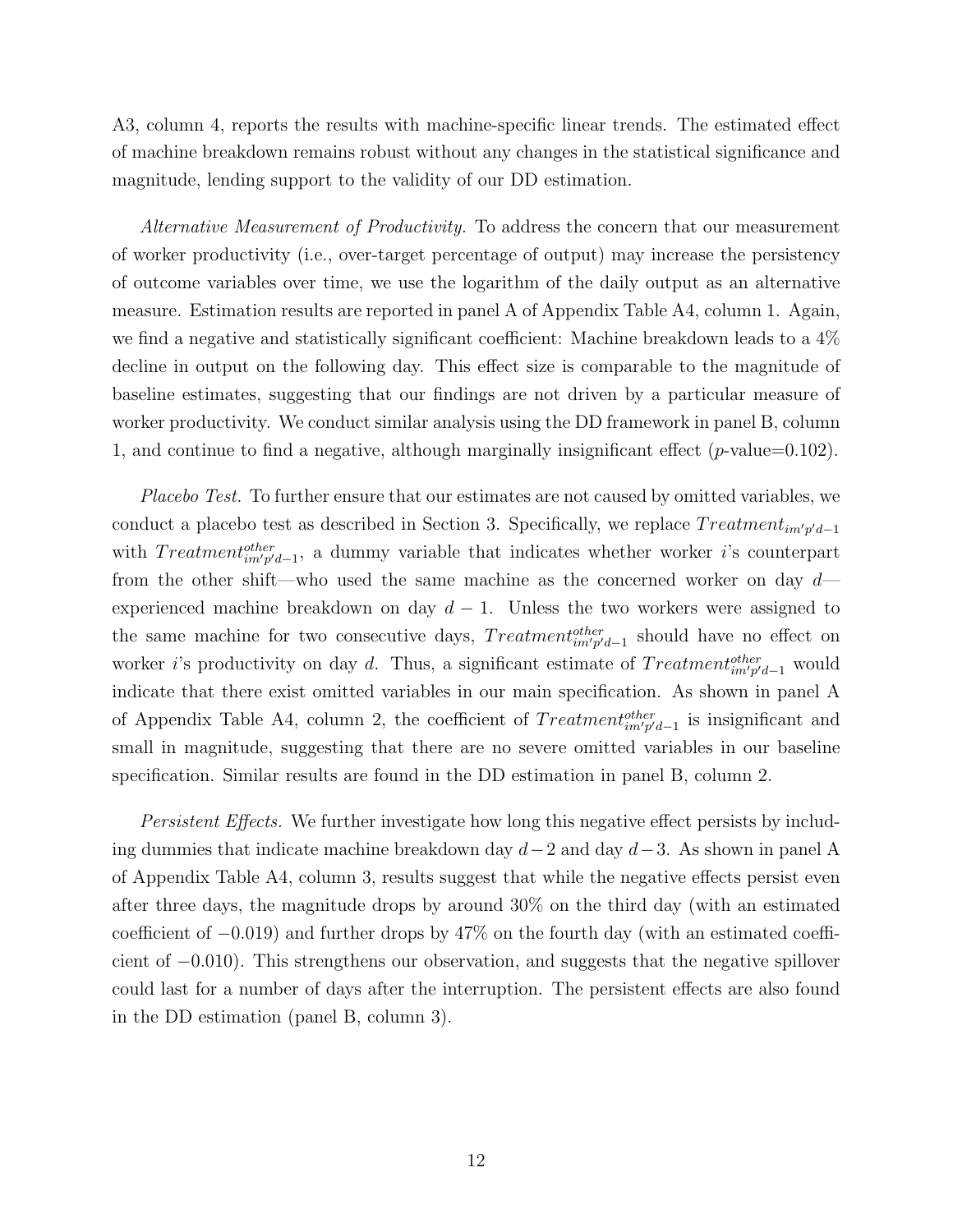### 4.2 Economic Magnitude

Our estimate suggests that the adverse effect is about a 3.3 percentage point drop in the over-target percentage of output (Table 1, column 2). Given that the control group—i.e., workers without machine breakdown on day  $d-1$ —averages 19.95% over-target output on day d, machine breakdown reduces over-target output by  $3.3/19.95 = 16.54\%$ , or gross daily output by  $3.96\%$ .<sup>7</sup>

Understanding the economic magnitude of adverse breakdown effects is also valuable. To understand their impact on the firm, we conduct a back-of-the-envelope calculation to assess the cost to the firm of a breakdown and the accompanying productivity loss. On average, 29 machines operate every day, with a 14.4% chance of a breakdown that will take 4 hours to fix. Given that the average output per machine per hour is 2, 309.68, annual losses in output due to suspended production are about 2, 309.68 $*4*14.4\%*29*365 = 14$  million units. Less tangible is the cost of lost productivity on the following day. Using our benchmark estimates (i.e., 3.96% loss of gross daily output and the control group's average output of 27, 626.82), annual losses due to our documented effect are 3.96%∗27, 626.82∗14.4%∗29∗365=1.67 million units, or 334,000 to 668,000 RMB in revenue (evaluated at the sales price of 0.2 to 0.4 RMB per unit).<sup>8</sup> In practice, firms are aware of the lost hours and maintenance costs that arise from machine breakdown, but tend to ignore the cost incurred by lower subsequent productivity. Our calculation suggests that this hidden cost is indeed economically significant, and is therefore relevant to how firms manage interruptions.<sup>9</sup>

We then calculate the worker's economic loss. Recall that a worker's income is determined by his or her actual output  $Q_{ipmd}$  and target  $\bar{Q}_{pm}$ :  $w_{id} = \alpha_1 \bar{Q}_{pm} + \alpha_2 (Q_{ipmd} - \bar{Q}_{pm})$ . Our estimates show that machine breakdown lowers subsequent gross daily output by 3.96%. Given that the average output of the control group on day d is 27,626.82 and  $\alpha_2 = 0.009$ , a worker earns  $\Delta w_{id} = \alpha_2 \Delta Q_{ipmd} = 9.85$  RMB less on the following day. In our sample, a worker's average daily earnings are 186.47 RMB, machine breakdown therefore leads to a fall in daily earnings of  $9.85/186.47 = 5.28\%$ . On any given day, machine break down with an average probability of 14.4%. Losses to a worker's annual income, therefore, are around 14.4% ∗ 365 ∗ 9.85=517.72 RMB. Assuming that the adverse effect applies to the 1.05 million manufacturing workers in Xiamen, total losses would be about 543.61 million RMB in earnings (equivalent to US\$80.42 million at an exchange of 6.76) due to reduced

<sup>&</sup>lt;sup>7</sup>We define over-target percentage of output as  $y_i \equiv (Q_i - \bar{Q})/Q_i$ . The average gross output of the control group is then  $Q_i^c = \overline{Q}/(1-0.1995)$ , while the average output of the treatment group is  $Q_i^t = \overline{Q}/(1-0.1665)$ . The treatment effect is equivalent to  $(Q_i^t - Q_i^c)/Q_i^c = -3.96\%$  of the gross output.

<sup>8</sup>Because the firm's profit margin is confidential information, we use the sale price instead to calculate losses in revenue.

<sup>&</sup>lt;sup>9</sup>As we don't have information on the cost of repairs, this is a lower bound of estimated costs to the firm.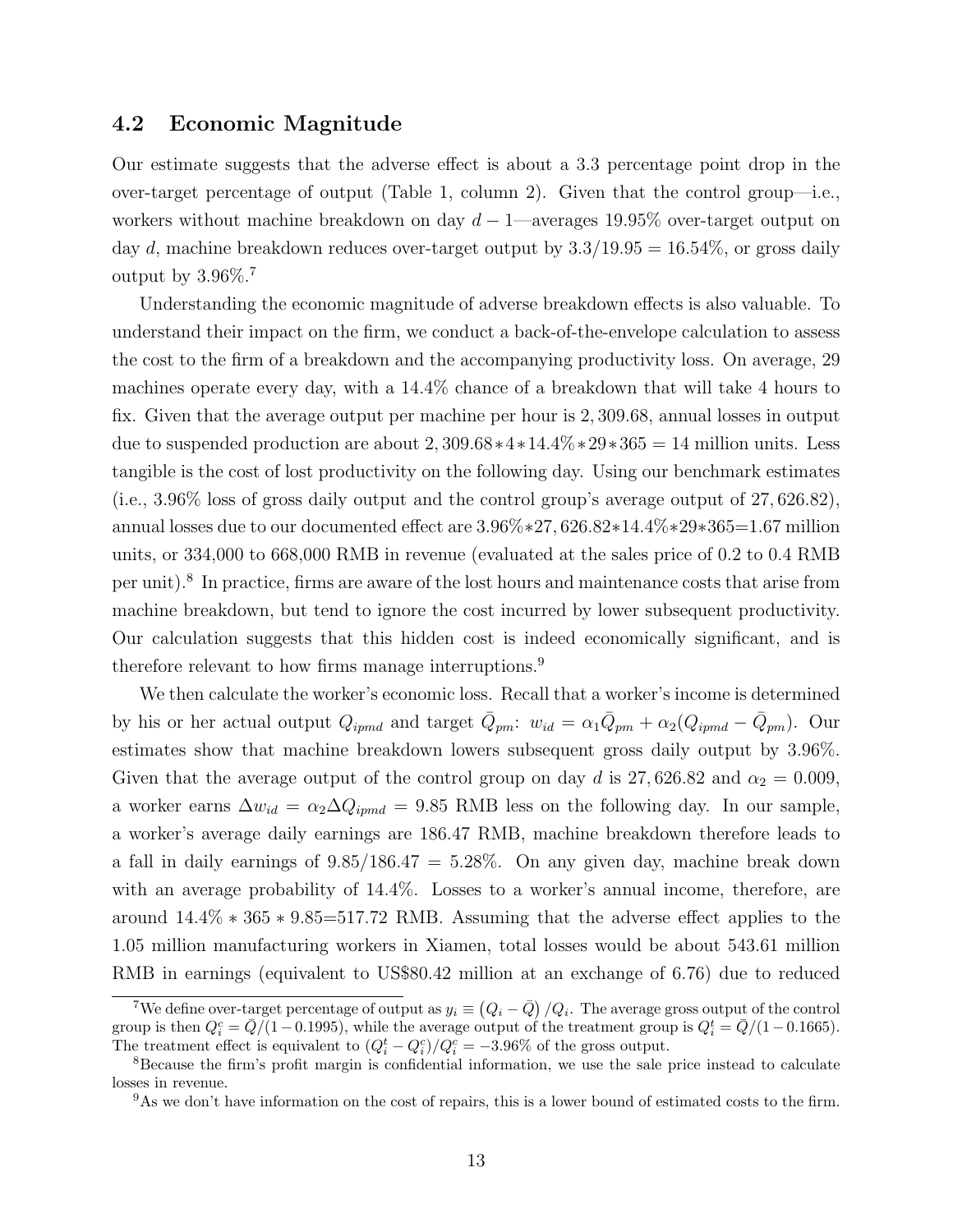output following machine breakdown. Viewed in this light, the adverse effect is economically substantial.

## 4.3 Interpretation

Our analyses demonstrate that machine breakdown has a negative and significant effect on workers' productivity the following day; we now discuss possible interpretations of this effect. In particular, we test three possible channels of negative spillover: negative emotional reactions, increased cautiousness, and production proficiency loss.

Negative Emotional Reactions. Machine breakdown may cause emotional reactions e.g., frustration or disappointment—and, therefore, reduce output on day  $d$ . As explained in Section 2.1, workers' payment is entirely dependent on their daily output. Machine breakdown causes direct losses in working hours and payment, so it is plausible that workers are disappointed about failing to earn as expected for the day.

There is evidence that the emotions triggered by external shocks affect workers' output. For example, Ockenfels et al. (2014) show that when bonus payments fall short of individually assigned bonus targets, workers are disappointed, which leads to lower work satisfaction and performance. Mas (2006) finds that after New Jersey police officers lose in final-offer arbitration over salary demands, relative to when they win, arrest rates and average sentence length decline and crime reports rise. Oswald et al. (2014) show that increased happiness leads to higher productivity, and decreased happiness caused by major real-world shocks, including bereavement and family illness, leads to lower productivity.<sup>10</sup>

To check the relevance of the potential channel through negative emotions, we conduct several exercises. First, given that machine conditions are plausibly common knowledge, workers who are assigned to "bad" machines (i.e., those more likely to break down) would be unhappy, which might affect their performance even in the absence of an actual breakdown. To examine this emotional response, we first proxy for a machine's condition using its historical frequency of breakdown (i.e., the previous day, in the past 7 days, and in the past 30 days), and then for observations where there was no breakdown event, regress worker productivity on this machine condition measurement along with a full set of fixed effects as in the baseline equation (3). Estimation results are reported in Table 2. We find that all

<sup>&</sup>lt;sup>10</sup>Relatedly, negative shocks in the workplaces may induce angry and even harmful behavior by the worker—e.g., drinking, violence, or deliberate sabotage—which in turn, lowers their second-day productivity. Card and Dahl (2011) observe that losses in professional football matches increase the rate of at-home violence by men against their wives or girlfriends. Lowenstein (2000) suggests that emotions, including a wide range of visceral factors, underpin daily economic behavior. For example, angry negotiators could become obsessed with causing harm to the other party, even at the cost of their own interests.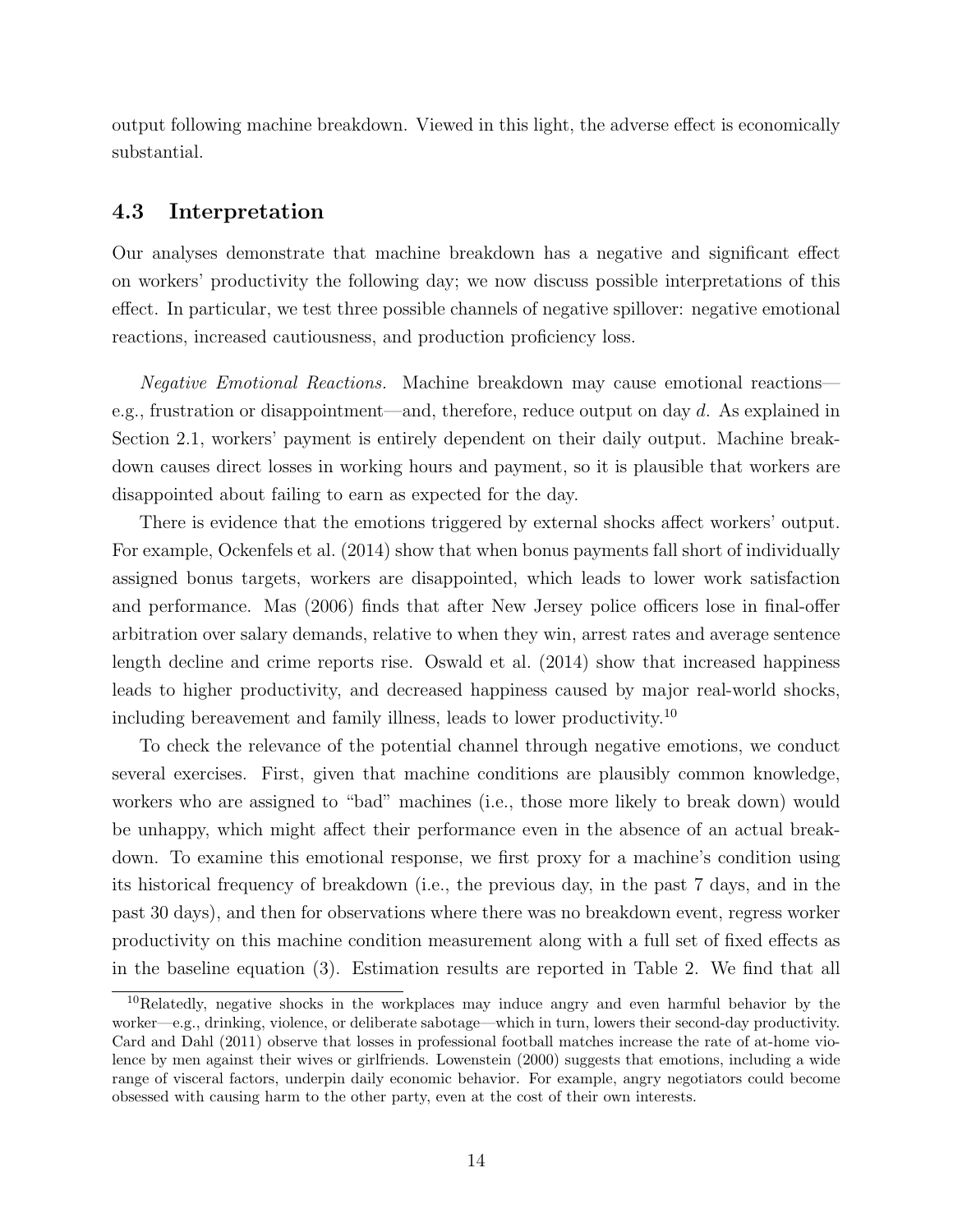coefficients are negative and statistically significant, which suggests that being assigned to a machine with a history of breaking down lowers worker productivity on that day (columns 1-3) and the following day (columns 4-6) even if the machine does not actually break down, consistent with a hypothesis of negative emotional reactions.

#### [Insert Table 2 here]

Second, after experiencing machine breakdown, workers could get too frustrated to attend work on the following day. To examine how interruption affects work participation, we replace the productivity outcome in equation (3) with a dummy variable to indicate absence from work at day d. Estimation results are reported in Table 2, column 7. We find higher probability of being absent from work on the day following machine breakdown. The increased absenteeism after a breakdown episode lends further support to the notion that machine breakdown triggers negative emotional reactions, which discourage labor supply.<sup>11</sup>

Increased Cautiousness. Another possible channel is that workers become more cautious in handling their machines after they experience breakdowns—e.g., they spend more time fine-tuning, slow down, or take more breaks; this would in turn reduce their output. Such behavioral change can be justified even when the breakdown is completely exogenous, because machine damage incurs costs for the company (including repair expense and lost production time), and workers may worry about being fired if they break the machine again in a small interval of time after the previous breakdown.

To access this possibility, we first check whether a worker is more likely to be fired or quit after his or her machine breaks down. As shown in Table 3, column 1, we find a small and statistically insignificant coefficient, which suggests that machine breakdown does not result in workers leaving the firm.

#### [Insert Table 3 here]

<sup>&</sup>lt;sup>11</sup>The increased absenteeism may raise the concern of sample selection: If more productive workers are more likely to be absent from work after a breakdown episode, then our estimates simply reflect the sample selection instead of change in worker productivity. We address this potential bias using the methodology in Lee (2009), the premise of which is to consider the best and worst scenarios caused by sample selection and bound the estimated effect. Specifically, in our context, consider the case in which the 2.2% higher absence in the treatment group arises from the most productive workers, i.e., the largest bias. Then we drop the top 2.2% productive workers in the control group to construct a balanced sample, and the resulting estimates constitute the lower bound of the true effect. Similarly, if we assume that in the treatment group, workers who are absent the following day are the least productive ones, then we exclude the bottom 2.2% productive workers in the control group and obtain the upper bound of the true effect. Appendix Table A4, columns 5 and 6 report the lower and upper bounds of the effects for both baseline and DD specifications, respectively. We find that both are significant and close to our baseline estimates, which suggests that the adverse effect is not driven by sample selection.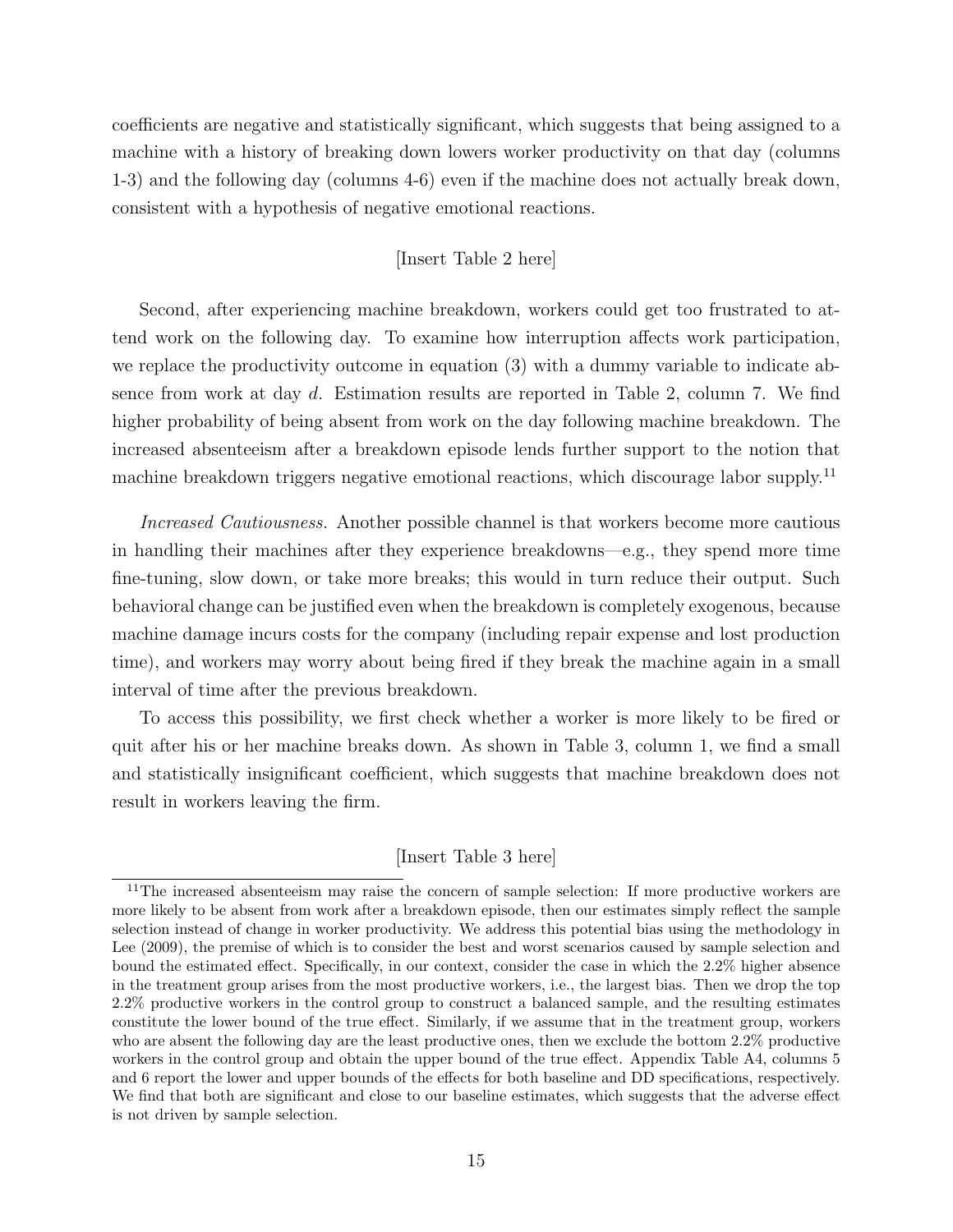Nevertheless, workers may still try to avoid another breakdown; after all, they have to stop and wait for maintenance staff to fix the machine, which lowers output, and might be pressed by team managers and peers to be cautious. One possible implication of being more cautious is that they work fewer hours the next day because they spend more time fine-tuning their machine. To check this possibility, we examine whether machine breakdown influences the worker's production hours in the following day. As shown in Table 3, column 2, the coefficient is statistically insignificant and the magnitude is quite small, suggesting that workers do not lose production time the day after machine breakdown.

Another testable implication of increased cautiousness is to see whether working on a previously repaired machine affects workers' productivity. If past experience of machine breakdown makes a worker more cautious, the effect would be stronger when the worker operates a machine that was repaired on the previous day, because he or she is concerned about the machine's breaking down again. Indeed, we show in Appendix Table A4, column 4, that a previously broken machine, after being fixed, is more likely to break down again. Accordingly, we include an additional control,  $Breakdown_{md-1}$ , in baseline regression (3) to indicate whether machine m used on day d by worker i broke down on day  $d-1$  (not necessarily used by the same worker). Estimation results are reported in Table 3, column 3. While our regressor of interest  $(Treatment_{im'p'd-1})$  remains negative and statistically significant, its magnitude drops by 36%. Meanwhile, the new control,  $Breakdown_{md-1}$ , is also statistically significant. These results suggest that after a machine breaks down, the worker's subsequent output declines, especially when assigned to a machine that was repaired on the previous day. The increased cautiousness hypothesis, therefore, can partly explain our findings.

*Production Proficiency Loss.* The third channel through which machine breakdown may negatively affect workers' subsequent production is the proficiency lost by being interrupted. It is possible that after a substantial period of pausing and waiting—especially when the interruption is unscheduled—workers become less proficient, and need extra time to regain their momentum with techniques and procedures before returning to full engagement and concentration.

To test this potential channel, we investigate whether the effect of machine breakdown on day d−1 varies by the worker's previous working hours. Specifically, we look at the working hours at day  $d-2$ , the cumulative working hours in the past 7 days (up to day  $d-1$ ), and the cumulative working hours in the past 30 days (up to day  $d-1$ ). Estimation results are reported in Table 4. None of the three interactions has any statistical and economical significance. These results largely reject the proficiency hypothesis—that is, these is no evidence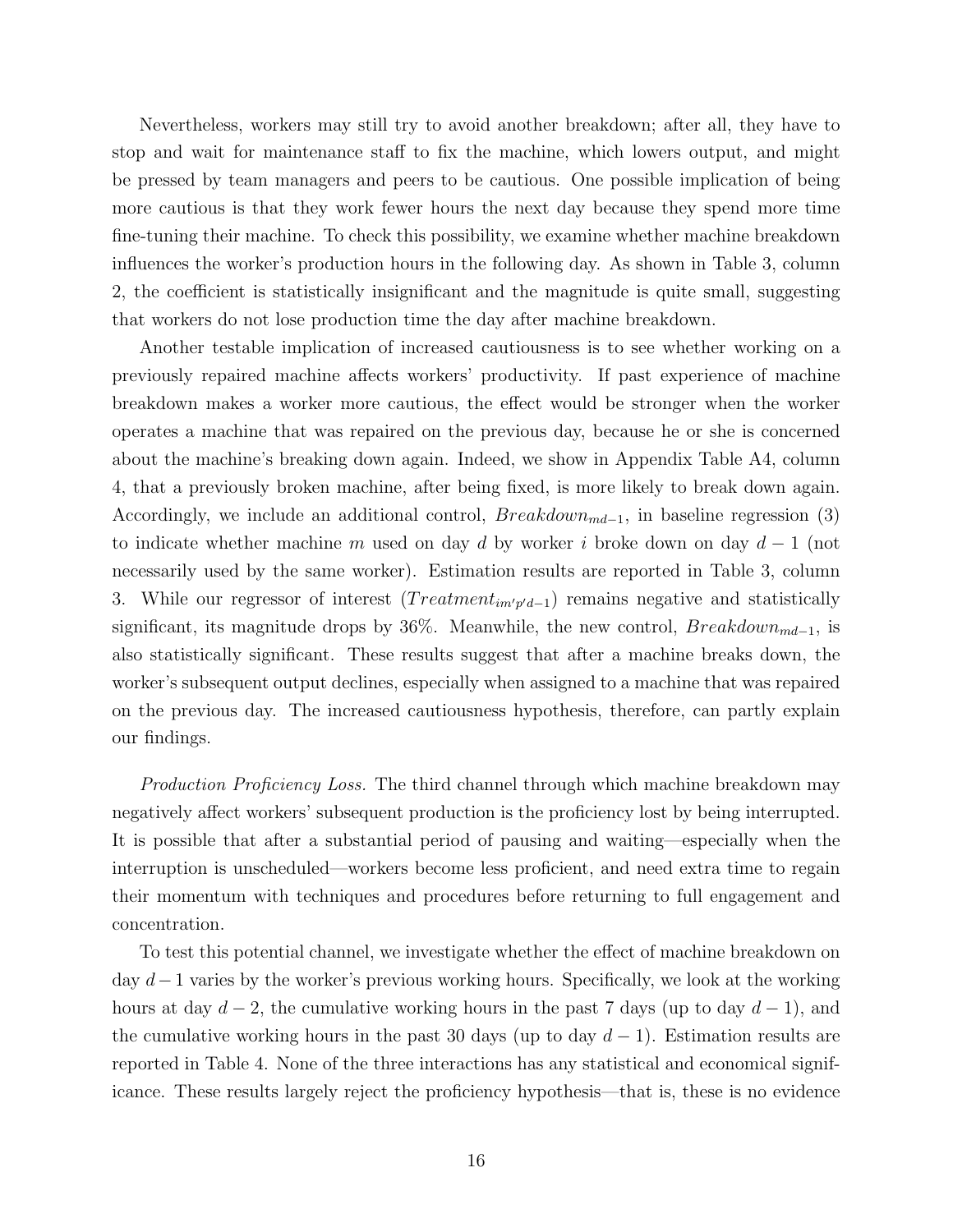that workers who previously worked more intensively are less affected by the interruption.

[Insert Table 4 here]

### 4.4 Heterogeneity and Peer Effects

We now explore heterogeneous effects across worker characteristics. The literature suggests that there is substantial heterogeneity in economic behavior, which can be partially accounted for by demographic information—gender, age, socioeconomic background, etc. For instance, Dohmen et al. (2011) conduct a study with a representative sample of roughly 22,000 individuals in Germany, and find that willingness to take risks is negatively related to age and gender, and positively related to height and parental education. Similarly, it has been suggested that gender plays an important role in economic preference (Croson and Gneezy 2009), and that for some decision behaviors, elderly individuals are less biased than younger individuals (Kovalchik et al. 2005).

Motivated by these studies, we examine whether the effect of machine breakdown differs by workers' gender, age, or place of residence. To do this, we interact each worker charactersitic with our regressor of interest (i.e.,  $Treatment_{im'p'd-1}$ ); hence, coefficients of the interactions represent heterogeneous effects across these characteristics. Table 5 reports the results. Column 1 shows results for heterogeneous effects across gender. We find that despite the magnitude's not being small, the interaction term is statistically insignificant. These results suggest that there is no significant difference in machine breakdown effects between males and females.

#### [Insert Table 5 here]

Column 2 investigates heterogeneous effects for young and old workers. The coefficient of the interaction term is statistically insignificant and small in magnitude, which suggests that young and old workers experience similar negative effects of machine breakdown.

Column 3 examines heterogeneous effects for local and immigrant workers—i.e., those who are not registered as Fujian residents. The interaction is statistically insignificant and small in magnitude, which suggests that local residency does not play an important role in coping with the shocks of work interruption.

Finally, we check whether the effect is reinforced or mediated by peer effect. Peer effects in the workplace have been extensively explored in the literature; for instance, Mas and Moretti (2009) observe that a 10% increase in coworker productivity is associated with a 1.5% increase in a worker's productivity. De Grip and Sauermann (2012) exploit a field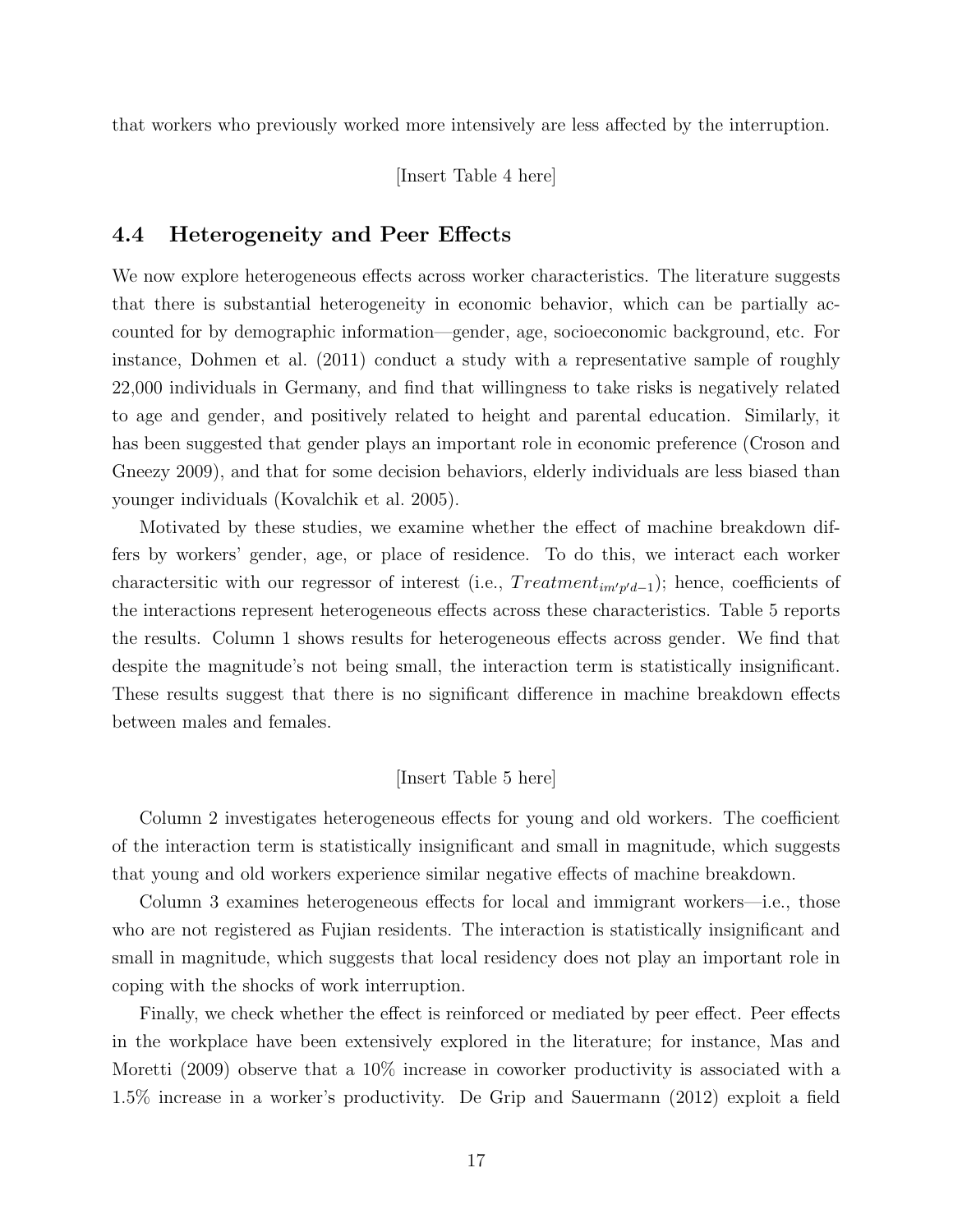experiment and observe that a 10 percentage points increase in the share of treated peers improves an individual's performance by 0.51%. Overall, these studies suggest that workers are motivated by social pressure and mutual monitoring.

Here, we include an interaction term between a dummy that indicates high frequency of machine breakdown at the firm level on day  $d-1$  (i.e., above sample median) and the treatment dummy. Table 5, column 4 presents the results. The coefficient on the interaction term is positive and statistically significant, which suggests that when more peers experience interruption, the negative effect on a worker's productivity tends to be smaller. This moderating effect further supports the channel through emotional reactions: Interruption may damage a worker's morale and lower his productivity, but the damage will be milder if more peers experience a similar shock. To that extent, social comparison in the workplace can moderate the emotional reactions to negative production shocks.

## 4.5 Discussion

Overall, our analyses show that machine breakdown leads to a 3.3 percentage point decline in the worker's over-target percentage of output the following day. In this subsection, we examine the results in light of recent discussions on statistical power and false positive of empirical studies (see, for example, Levitt and List 2009; List, Sadoff and Wagner 2011; Maniadis, Tufano and List 2014). In particular, Maniadis, Tufano and List (2014) suggest that statistical significance as the sole criterion can lead to an excessive number of false positives. Moreover, the authors propose the notion of the Post-Study Probability (PSP), the probability that a research finding reveals a true effect, which depends not only on statistical significance, but also on the prior assigned to the observation and the statistical power of the design.

#### [Insert Table 6 here]

Using the method proposed in Maniadis, Tufano and List (2014) and a significant level 0.01, we compute the post-study probability with three levels of statistical power and three levels of priors of a true effect (see Table 6). As the analysis employs a panel data of 273 workers over 473 work days, our study can be regarded as having high statistical power. For instance, if we take our statistical power as 0.8, our result can substantially change the prior probability of 1%, 25% and 50% to the post-study probability of 44.7%, 96.4% and 98.8%, respectively. Moreover, an important implication drawn from Maniadis, Tufano and List (2014) is that successful replication can substantially increase the post-study probability and reduce the likelihood of reporting false positives. We therefore encourage subsequent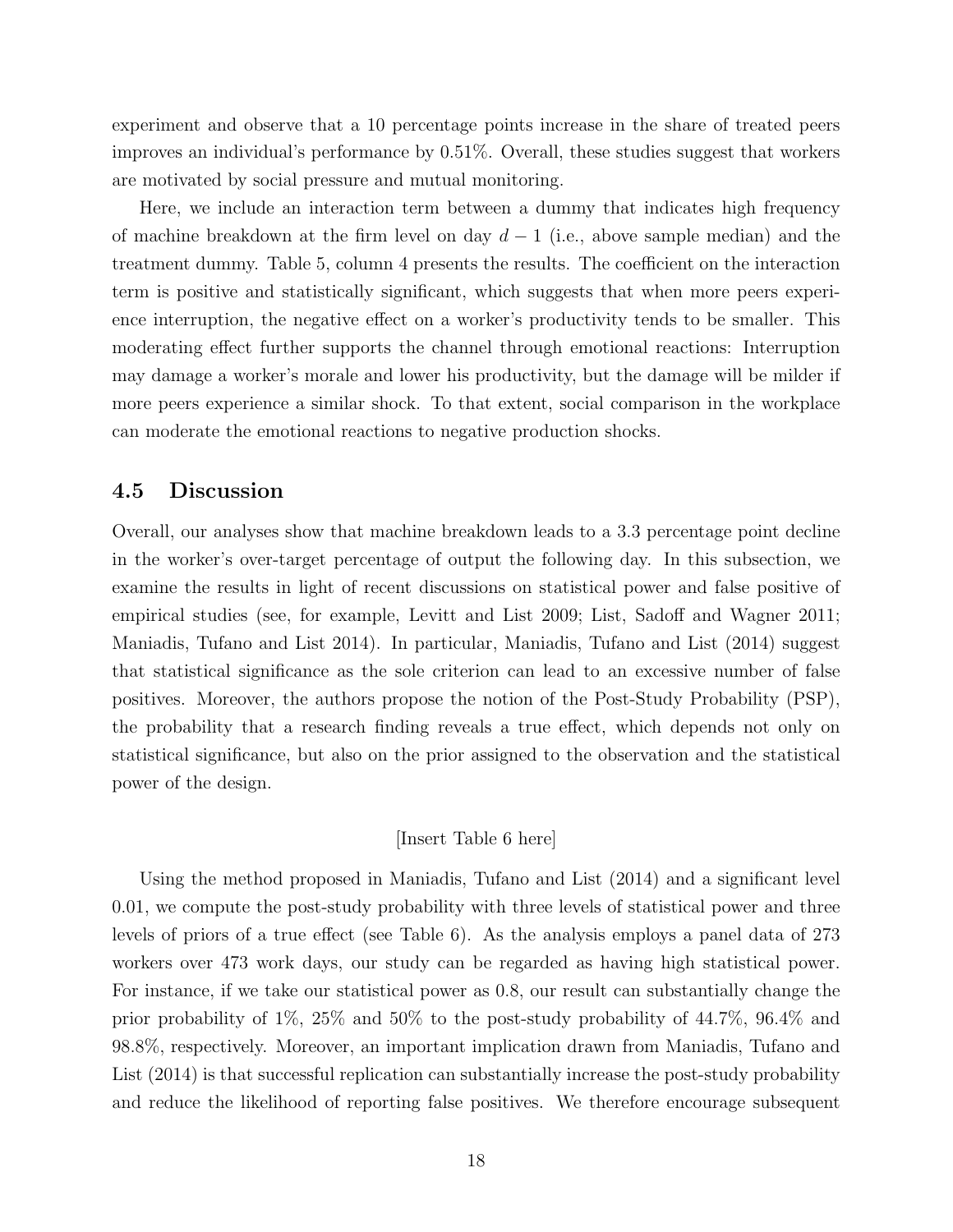replications on our study.

# 5 Conclusion

This paper investigates how machine breakdown affects workers' subsequent productivity. Using daily output data, we show that individual productivity declines following a workday with machine breakdown. This adverse effect cannot be explained by either traditional theories of labor supply or income targeting behavior. In the sense that the marginal return on effort is larger when production is restored, workers would be expected to work harder the following day. Alternatively, if the worker has a targeted level of income that guides his labor supply, we would also observe higher subsequent output from the worker to compensate for his income losses during the interruption. By investigating possible channels, we find evidence that interruption may result in negative emotions for the workers, which lowers their next-day productivity.

Our findings document a hidden cost of work interruption: The cost is not limited to the hours and productivity lost to interruption, but may also spill over to subsequent production and can persist for days. This hidden but economically significant cost is relevant to firms' decisions about how much resources to expend on managing interruptions, including the costs of maintaining equipment and arranging for standbys. A further implication lies in the remedies for interruptions. We find evidence that interruption causes subsequent output loss because of negative emotions. One implication, therefore, is that managers may want to motivate the affected individuals and restore their morale.

More generally, our study highlights work interruption as yet another determinant of productivity along with external factors such as incentive schemes, peer effects, weather and pollution, etc. It would be interesting to compare the effects of other work interruptions, or examine how the effect of machine breakdown can be generalized to other types of interruptions—and, in particular, those caused by communication devices and social media, as they are increasingly common and have become a concern for modern firms and organizations. These would be fruitful avenues for future research and contribute to better understanding of the causes and consequences of, and remedies for, interruptions in the workplace.

## References

Andersen, Steffen, Alec Brandon, Uri Gneezy, and John A List, "Toward an Understanding of Reference-Dependent Labor Supply: Theory and Evidence from a Field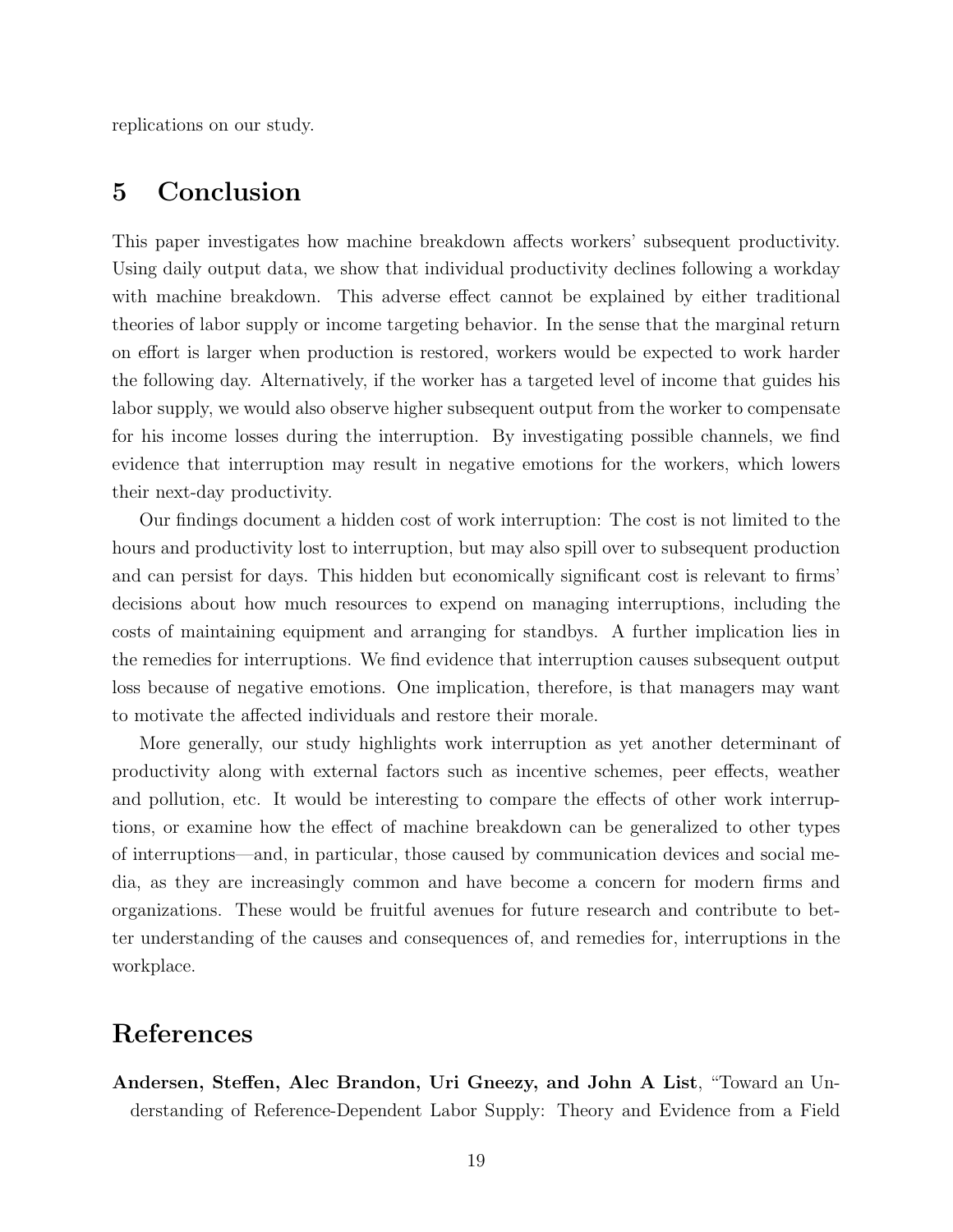Experiment," Technical Report, National Bureau of Economic Research 2014.

- Bender, Stefan, Nicholas Bloom, David Card, John Van Reenen, and Stefanie Wolter, "Management Practices, Workforce Selection and Productivity," Working Paper, National Bureau of Economic Research 2016.
- Bertrand, Marianne, Esther Duflo, and Sendhil Mullainathan, "How Much Should We Trust Differences-in-Differences Estimates?," Quarterly Journal of Economics, 2004, 119 (1), 249–275.
- Bloom, Nicholas and John Van Reenen, "Measuring and Explaining Management Practices Across Firms and Countries," The Quarterly Journal of Economics, 2007, 122 (4), 1351–1408.
- , Benn Eifert, Aprajit Mahajan, David McKenzie, and John Roberts, "Does Management Matter? Evidence from India," The Quarterly Journal of Economics, 2013, 128 (1), 1–51.
- Camerer, Colin, Linda Babcock, George Loewenstein, and Richard Thaler, "Labor supply of New York City cabdrivers: One day at a time," The Quarterly Journal of Economics, 1997, pp. 407–441.
- Connolly, Marie, "Here Comes the Rain Again: Weather and the Intertemporal Substitution of Leisure," Journal of Labor Economics, 2008, 26 (1), 73–100.
- Coviello, Decio, Andrea Ichino, and Nicola Persico, "Time Allocation and Task Juggling," The American Economic Review, 2014, 104 (2), 609–623.
- $, \ldots, \ldots,$  and  $\ldots$ , "The Inefficiency of Worker Time Use," *Journal of the European Economic* Association, 2015, 13 (5), 906–947.
- Crawford, Vincent P and Juanjuan Meng, "New York City Cab Drivers' Labor Supply Revisited: Reference-Dependent Preferences with Rational-Expectations Targets for Hours and Income," The American Economic Review, 2011, pp. 1912–1932.
- Croson, Rachel and Uri Gneezy, "Gender Differences in Preferences," Journal of Economic literature, 2009, pp. 448–474.
- Dohmen, Thomas, Armin Falk, David Huffman, Uwe Sunde, Jürgen Schupp, and Gert G Wagner, "Individual Risk Attitudes: Measurement, Determinants, and Behavioral Consequences," Journal of the European Economic Association, 2011, 9 (3), 522–550.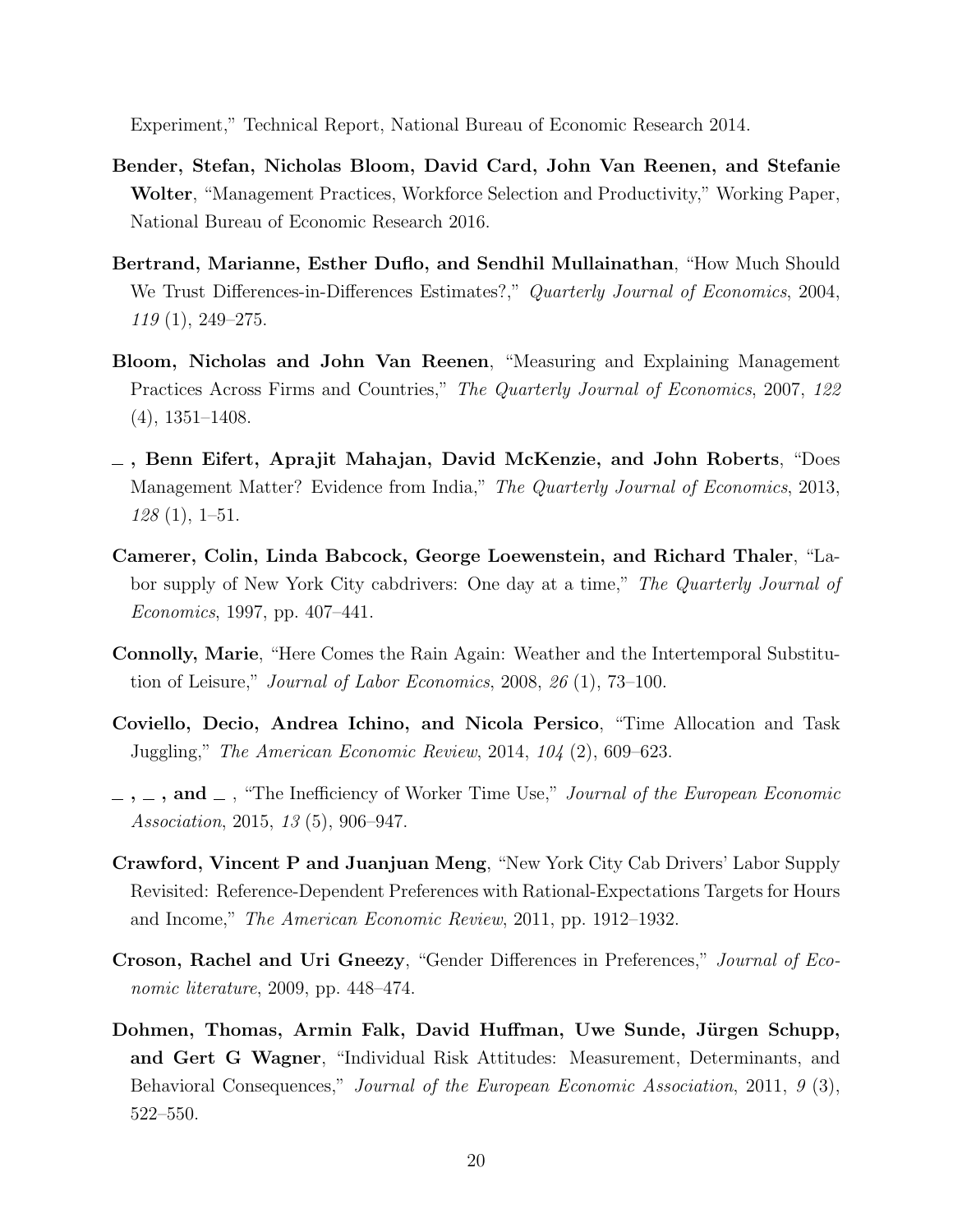- Farber, Henry S, "Is Tomorrow Another Day? The Labor Supply of New York City Cabdrivers," Journal of Political Economy, 2005, 113 (1).
- , "Reference-Dependent Preferences and Labor Supply: The Case of New York City Taxi Drivers," The American Economic Review, 2008, 98 (3), 1069–1082.
- Fehr, Ernst and Lorenz Goette, "Do Workers Work More if Wages Are High? Evidence from a Randomized Field Experiment," The American Economic Review, 2007, pp. 298– 317.
- Grip, Andries De and Jan Sauermann, "The Effects of Training on Own and Coworker Productivity: Evidence from a Field Experiment<sup>\*</sup>," The Economic Journal, 2012, 122 (560), 376–399.
- Hall, Robert E and Charles I Jones, "Why Do Some Countries Produce So Much More Output Per Worker Than Others?," The Quarterly Journal of Economics, 1999, 114 (1), 83–116.
- Herrmann, Mariesa A and Jonah E Rockoff, "Does Menstruation Explain Gender Gaps in Work Absenteeism?," Journal of Human Resources, 2012, 47 (2), 493–508.
- $\Box$  and  $\Box$ , "Worker Absence and Productivity: Evidence from Teaching," *Journal of Labor* Economics, 2012, 30 (4), 749–782.
- $\Box$  and  $\Box$ , "Do Menstrual Problems Explain Gender Gaps in Absenteeism and Earnings?: Evidence from the National Health Interview Survey," Labour Economics, 2013, 24, 12–22.
- Ichino, Andrea and Enrico Moretti, "Biological Gender Differences, Absenteeism, and the Earnings Gap," American Economic Journal: Applied Economics, 2009, 1 (1), 183– 218.
- Jett, Quintus R and Jennifer M George, "Work Interrupted: A Closer Look At the Role of Interruptions in Organizational Life," Academy of Management Review, 2003, 28  $(3), 494-507.$
- Kovalchik, Stephanie, Colin F Camerer, David M Grether, Charles R Plott, and **John M Allman**, "Aging and Decision Making: A Comparison between Neurologically Healthy Elderly and Young Individuals," Journal of Economic Behavior & Organization, 2005, 58 (1), 79–94.
- Lee, David S, "Training, Wages, and Sample Selection: Estimating Sharp Bounds on Treatment Effects," The Review of Economic Studies, 2009, 76 (3), 1071–1102.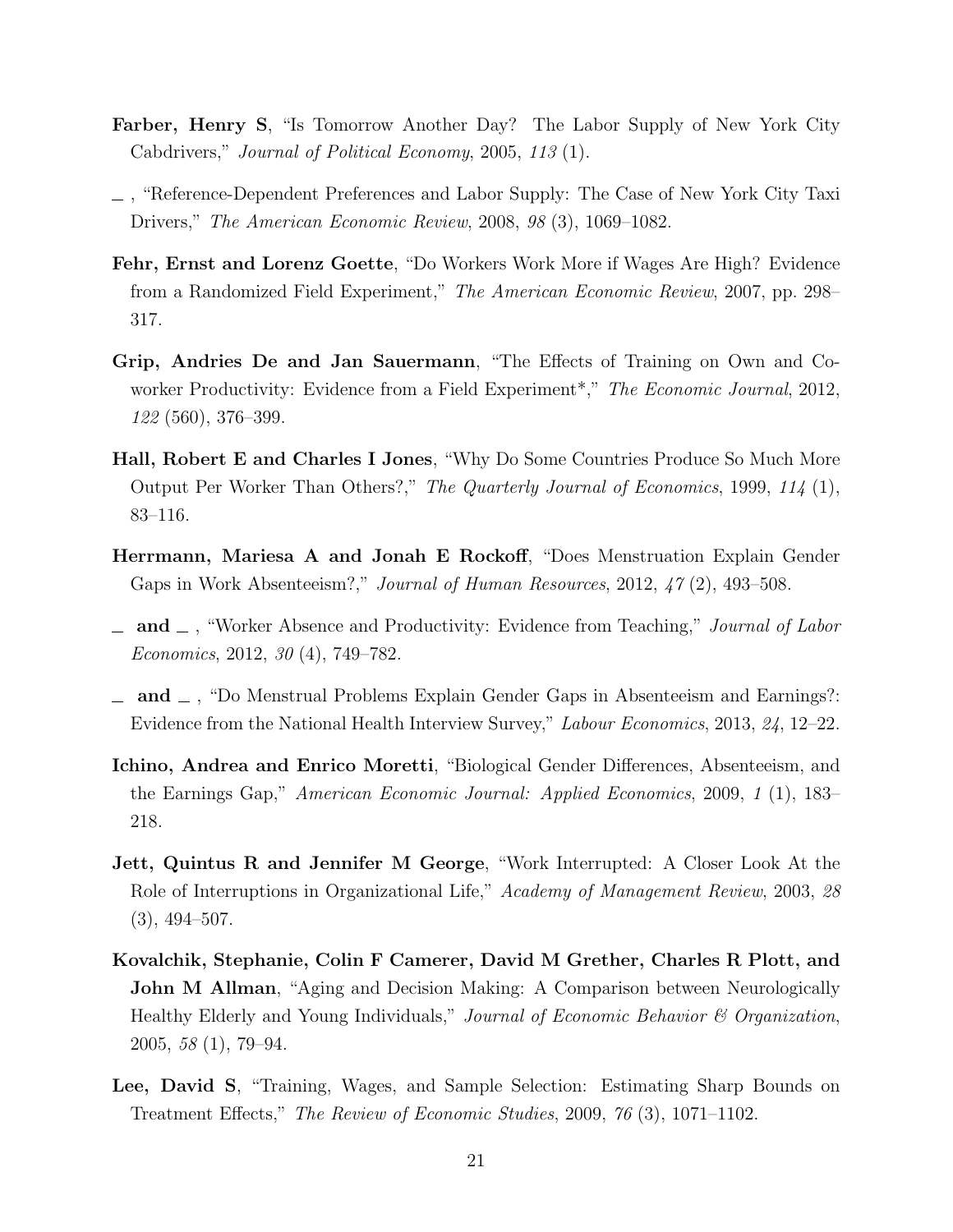- Levitt, Steven D and John A List, "Field experiments in economics: The past, the present, and the future," European Economic Review, 2009, 53 (1), 1–18.
- List, John A, Sally Sadoff, and Mathis Wagner, "So you want to run an experiment, now what? Some simple rules of thumb for optimal experimental design," Experimental Economics, 2011, 14 (4), 439.
- Mandler, George, "Interruption (Discrepancy) Theory: Review and Extensions," On the move: The psychology of change and transition, 1990, 13, 32.
- Maniadis, Zacharias, Fabio Tufano, and John A List, "One swallow doesn't make a summer: New evidence on anchoring effects," The American Economic Review, 2014, 104  $(1), 277-290.$
- Mas, Alexandre, "Pay, Reference Points, and Police Performance," Quarterly Journal of Economics, 2006, 121 (3).
- and Enrico Moretti, "Peers at Work," American Economic Review, 2009, 99 (1), 112– 145.
- Ockenfels, Axel, Dirk Sliwka, and Peter Werner, "Bonus Payments and Reference Point Violations," Management Science, 2014.
- Oswald, Andrew J, Eugenio Proto, and Daniel Sgroi, "Happiness and Productivity," Journal of Labor Economics, 2014. forthcoming.
- Roy, Donald F, "Banana Time: Job Satisfaction and Informal Interaction," Human Organization, 1959, 18 (4), 158–168.
- Spira, Jonathan B and Joshua B Feintuch, The Cost of Not Paying Attention: How Interruptions Impact Knowledge Worker Productivity, Basex New York, NY, 2005.
- Syverson, Chad, "What Determines Productivity?," Journal of Economic literature, 2011,  $49(2)$ , 326–365.
- Zivin, Joshua Graff and Matthew Neidell, "The Impact of Pollution on Worker Productivity," The American Economic Review, 2012, 102 (7), 3652–3673.
- $\Box$  and  $\Box$ , "Temperature and the allocation of time: Implications for climate change," Journal of Labor Economics, 2014, 32 (1), 1–26.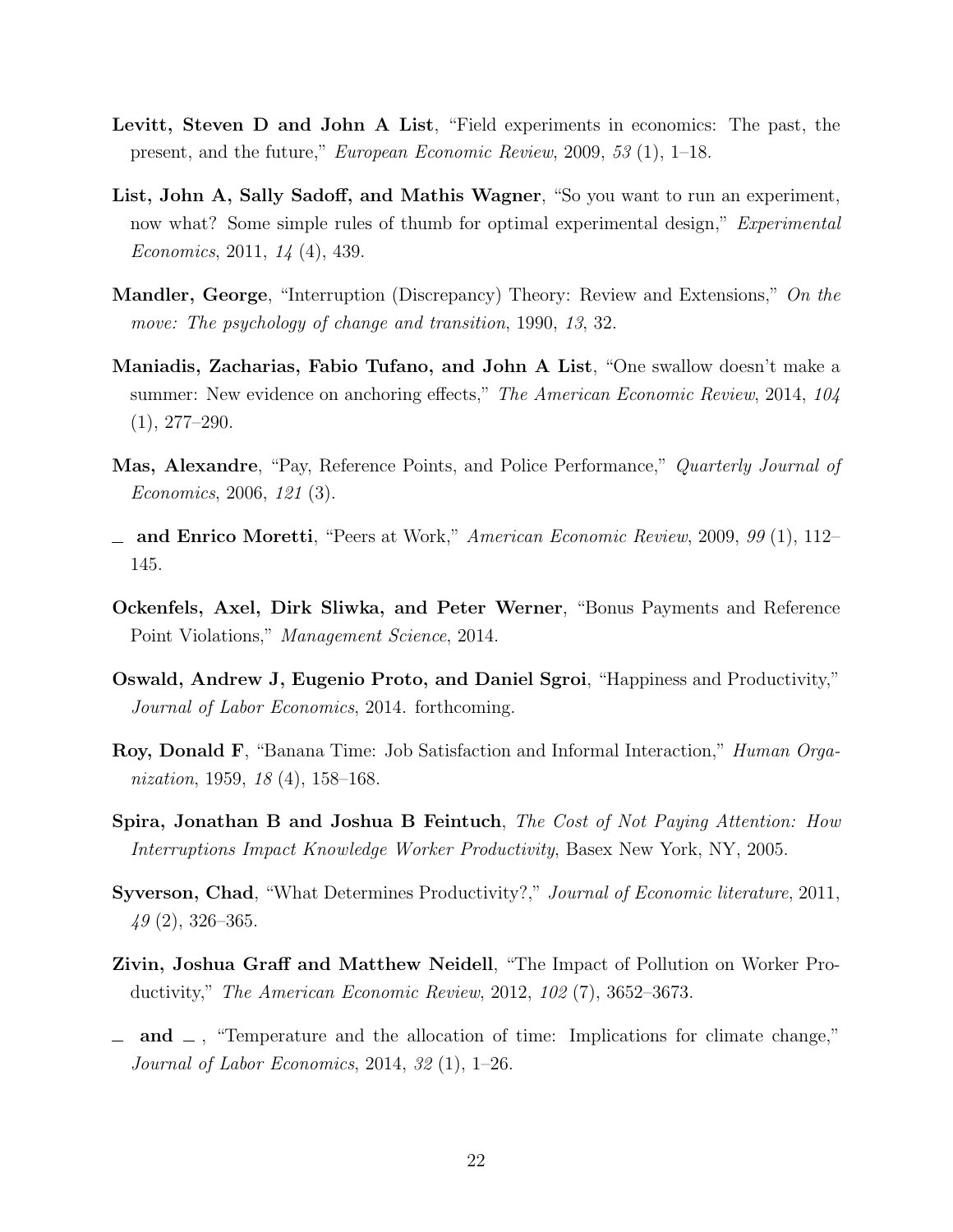| Table 1: Baseline Estimates |                 |                |  |  |
|-----------------------------|-----------------|----------------|--|--|
|                             | (1)             | (2)            |  |  |
|                             |                 | With Day shift |  |  |
|                             | <b>Baseline</b> | control        |  |  |
|                             |                 |                |  |  |
| Treatment                   | $-0.036***$     | $-0.033***$    |  |  |
|                             | (0.009)         | (0.006)        |  |  |
| Day Shift                   |                 | $-0.001$       |  |  |
|                             |                 | (0.002)        |  |  |
|                             |                 |                |  |  |
| Controls:                   |                 |                |  |  |
| Individual FE               | <b>YES</b>      | <b>YES</b>     |  |  |
| Product*Machine             |                 |                |  |  |
| FE                          | YES             | <b>YES</b>     |  |  |
| Day FE                      | YES             | <b>YES</b>     |  |  |
| Observations                | 17,587          | 11,285         |  |  |

Notes: The dependent variable is over-target output percentage. The main independent variable is treatment, namely, whether the worker experiences machine breakdown the previous day. All standard errors are clustered at the machine level. \*\*\* p<0.01, \*\* p<0.05, \* p<0.1.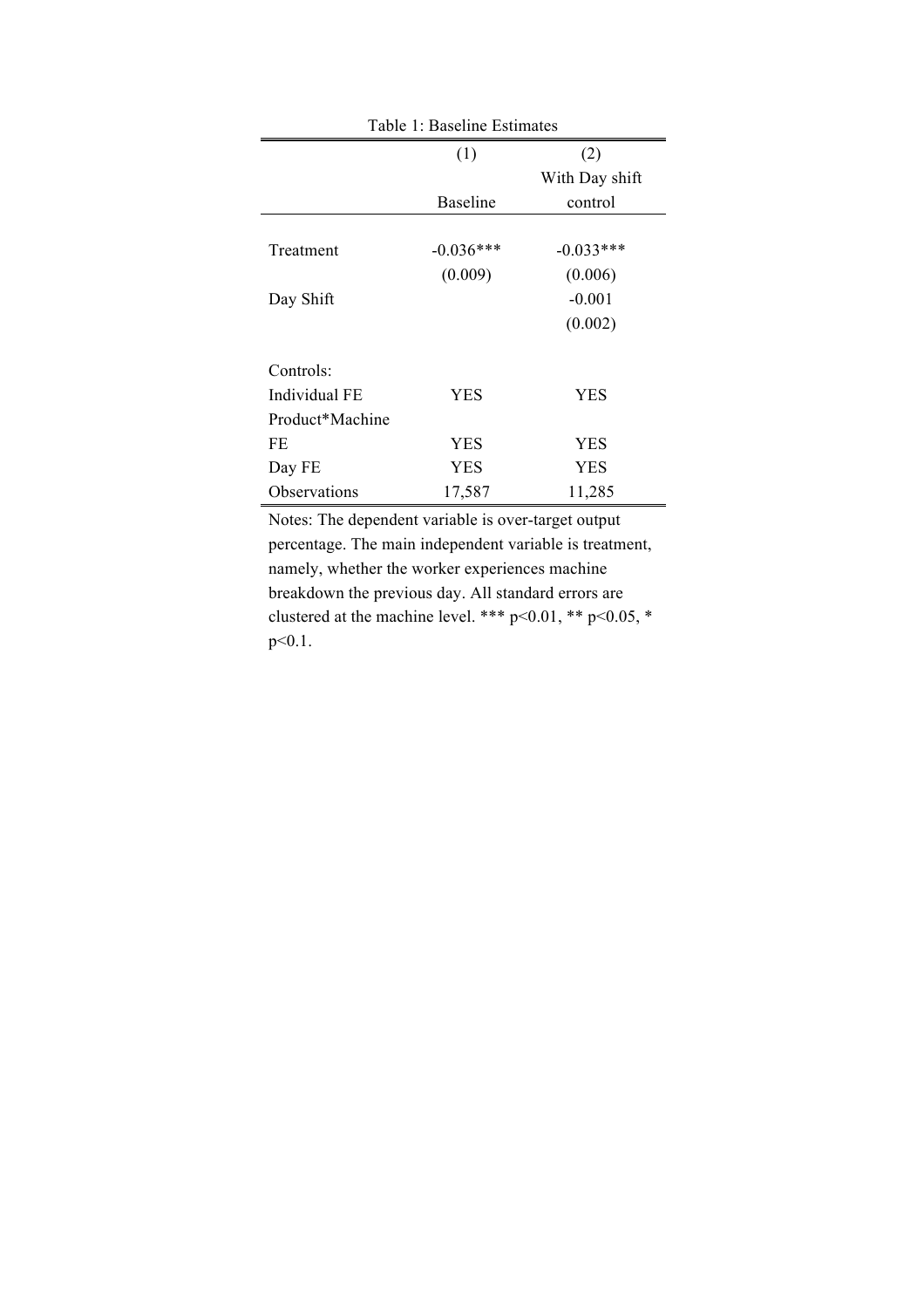| Table 2: Interpretation I, Negative Emotions |             |             |                                            |             |             |                                            |            |
|----------------------------------------------|-------------|-------------|--------------------------------------------|-------------|-------------|--------------------------------------------|------------|
|                                              | (1)         | (2)         | (3)                                        | (4)         | (5)         | (6)                                        | (7)        |
|                                              |             |             | Machine condition on same-day productivity |             |             | Machine condition on next-day productivity |            |
|                                              | Yesterday   | Past 7 days | Past 30 days                               | Yesterday   | Past 7 days | Past 30 days                               | Absent     |
| Yesterday's breakdown frequency              | $-0.049***$ |             |                                            | $-0.020***$ |             |                                            |            |
|                                              | (0.009)     |             |                                            | (0.004)     |             |                                            |            |
| Breakdown frequency in past 7 days           |             | $-0.072***$ |                                            |             | $-0.035***$ |                                            |            |
|                                              |             | (0.013)     |                                            |             | (0.006)     |                                            |            |
| Breakdown frequency in past 30 days          |             |             | $-0.071***$                                |             |             | $-0.034***$                                |            |
|                                              |             |             | (0.014)                                    |             |             | (0.006)                                    |            |
| Treatment                                    |             |             |                                            |             |             |                                            | $0.022***$ |
|                                              |             |             |                                            |             |             |                                            | (0.006)    |
| Day Shift                                    | $-0.001$    | $-0.001$    | $-0.001$                                   | 0.002       | 0.002       | 0.002                                      |            |
|                                              | (0.002)     | (0.002)     | (0.002)                                    | (0.002)     | (0.002)     | (0.002)                                    |            |
| Controls:                                    |             |             |                                            |             |             |                                            |            |
| Individual FE                                | <b>YES</b>  | <b>YES</b>  | <b>YES</b>                                 | <b>YES</b>  | <b>YES</b>  | <b>YES</b>                                 | <b>YES</b> |
| Product*Machine FE                           | <b>YES</b>  | <b>YES</b>  | <b>YES</b>                                 | <b>YES</b>  | <b>YES</b>  | <b>YES</b>                                 | <b>YES</b> |
| Day FE                                       | <b>YES</b>  | <b>YES</b>  | <b>YES</b>                                 | <b>YES</b>  | <b>YES</b>  | <b>YES</b>                                 | <b>YES</b> |
| Observations                                 | 10,865      | 10,865      | 10,865                                     | 9,161       | 9,161       | 9,161                                      | 24,081     |

Notes: The dependent variable in columns (1) to (6) is over-target output percentage. Columns (1) to (3) report how output depends on machine's condition, measured by its breakdown frequency the previous day, in the past 7 days and past 30 days, respectively. Columns (4) to (6) report how output depends on yesterday's machine condition. In column (7), the dependent variable is a dummy variable indicating absence from work, and the main independent variable is treatment, namely, whether the worker experiences machine breakdown the previous day. All standard errors are clustered at the machine level. \*\*\* p<0.01, \*\*  $p<0.05$ , \*  $p<0.1$ .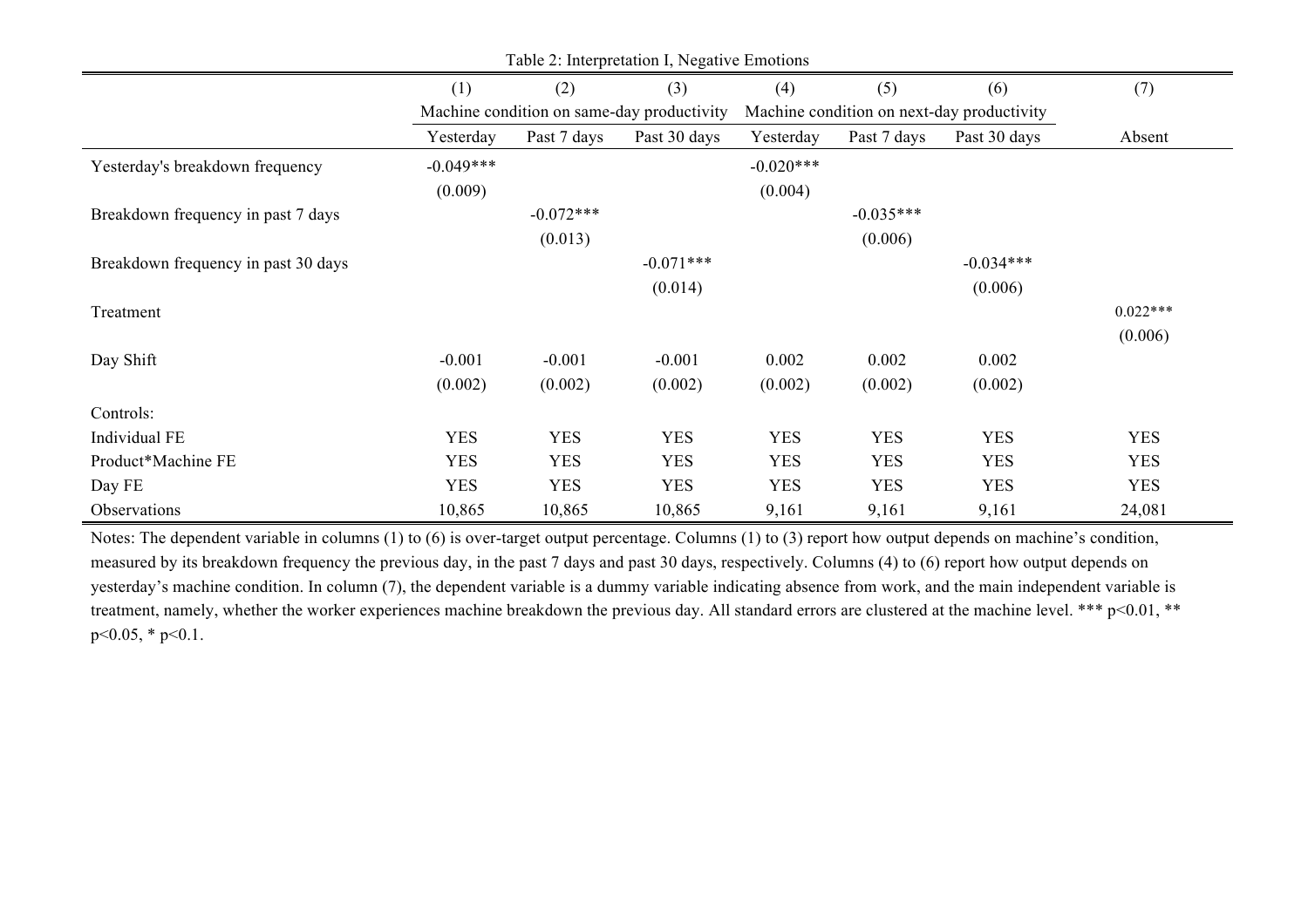|                                    | (1)        | (2)        | (3)         |
|------------------------------------|------------|------------|-------------|
|                                    | Quit       | Hours      | Machine $D$ |
|                                    |            |            |             |
| Treatment                          | 0.003      | $-0.028$   | $-0.021***$ |
|                                    | (0.002)    | (0.029)    | (0.006)     |
| Day Shift                          |            | $-0.012$   | $-0.001$    |
|                                    |            | (0.017)    | (0.002)     |
| Machine $D$ breakdown in day $d-1$ |            |            | $-0.018***$ |
|                                    |            |            | (0.003)     |
|                                    |            |            |             |
| Controls:                          |            |            |             |
| Individual FE                      | <b>YES</b> | <b>YES</b> | YES         |
| Product*Machine FE                 | <b>YES</b> | YES        | YES         |
| Day FE                             | <b>YES</b> | <b>YES</b> | YES         |
| Observations                       | 11,285     | 10,865     | 24,081      |

Table 3: Interpretation II, Increased Cautiousness

Notes: The dependent variables are: whether the worker quits the job (column 1), his working hours at day d (column 2) and over-target output percentage (column 3). The main independent variable is treatment, namely, whether the worker experiences machine breakdown the previous day. All standard errors are clustered at the machine level. \*\*\* p<0.01, \*\* p<0.05, \* p<0.1.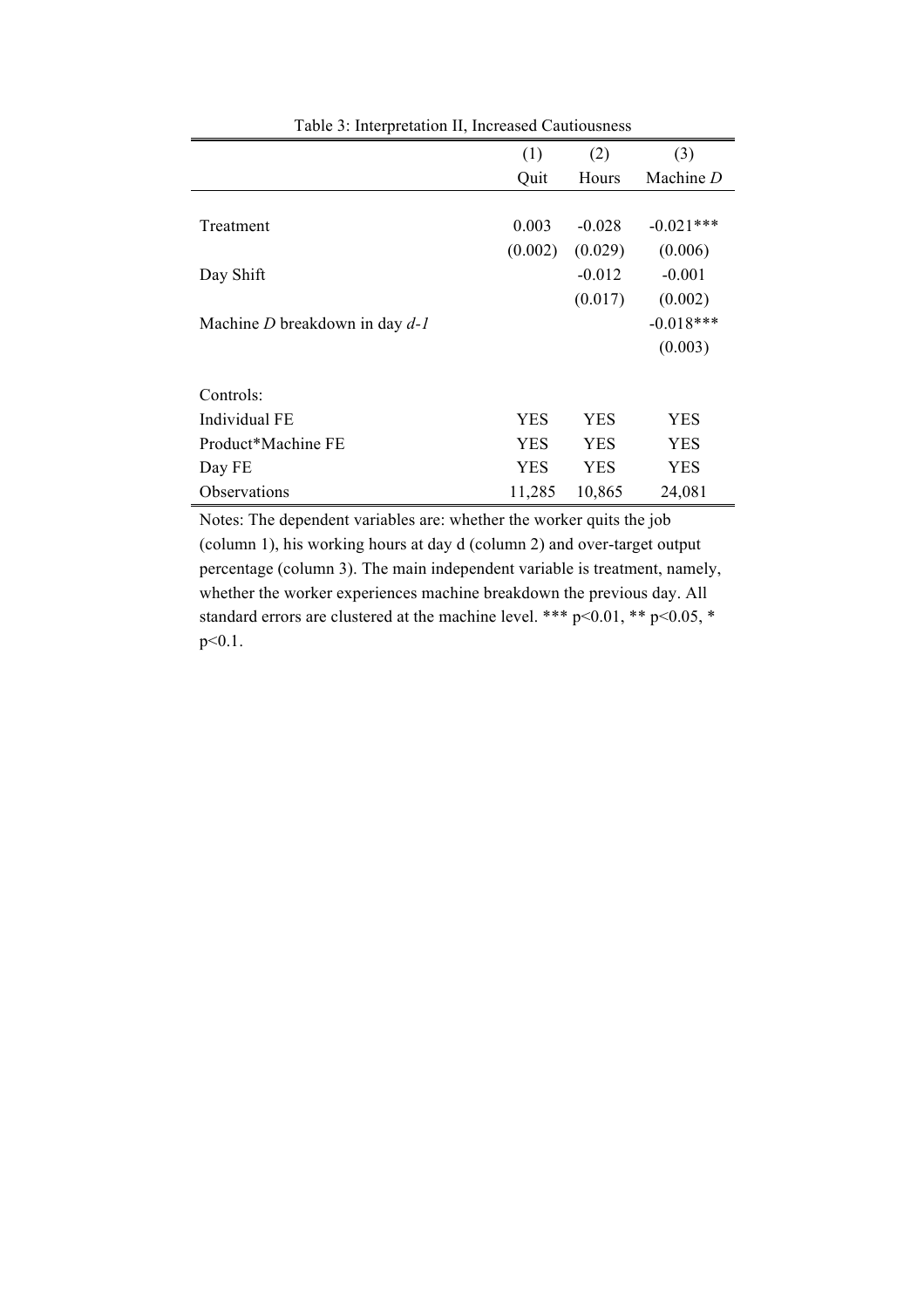|                                | (1)        | (2)         | (3)          |
|--------------------------------|------------|-------------|--------------|
|                                | Day d-2    | Past 7 days | Past 30 days |
|                                |            |             |              |
| Treatment                      | $-0.029$   | $-0.034***$ | $-0.036***$  |
|                                | (0.043)    | (0.010)     | (0.008)      |
| Working hours in day d-2       | $0.004***$ |             |              |
|                                | (0.001)    |             |              |
| Treatment*(work hour) $_{d-2}$ | $-0.000$   |             |              |
|                                | (0.004)    |             |              |
| Working hours in past 7 days   |            | $0.000***$  |              |
|                                |            | (0.000)     |              |
| Treatment*Working hours in     |            |             |              |
| past 7 days                    |            | 0.000       |              |
|                                |            | (0.000)     |              |
| Working hours in past 30 days  |            |             | $0.000***$   |
|                                |            |             | (0.000)      |
| Treatment*Working hours in     |            |             |              |
| past 30 days                   |            |             | 0.000        |
|                                |            |             | (0.000)      |
| Day Shift                      | 0.000      | $-0.000$    | $-0.001$     |
|                                | (0.002)    | (0.002)     | (0.002)      |
| Controls:                      |            |             |              |
| Individual FE                  | <b>YES</b> | <b>YES</b>  | <b>YES</b>   |
| Product*Machine FE             | <b>YES</b> | <b>YES</b>  | <b>YES</b>   |
|                                | <b>YES</b> | <b>YES</b>  | <b>YES</b>   |
| Day FE                         |            |             |              |
| Observations                   | 9,660      | 11,285      | 11,285       |

Table 4: Interpretation III, Proficiency Loss

Notes: The dependent variable is over-target output percentage. The main independent variable is treatment, namely, whether the worker experiences machine breakdown the previous day. Each column reports the estimates of the main treatment effect and its interaction term with the worker's cumulative working hours. All standard errors are clustered at the machine level. \*\*\* p<0.01, \*\* p<0.05, \* p<0.1.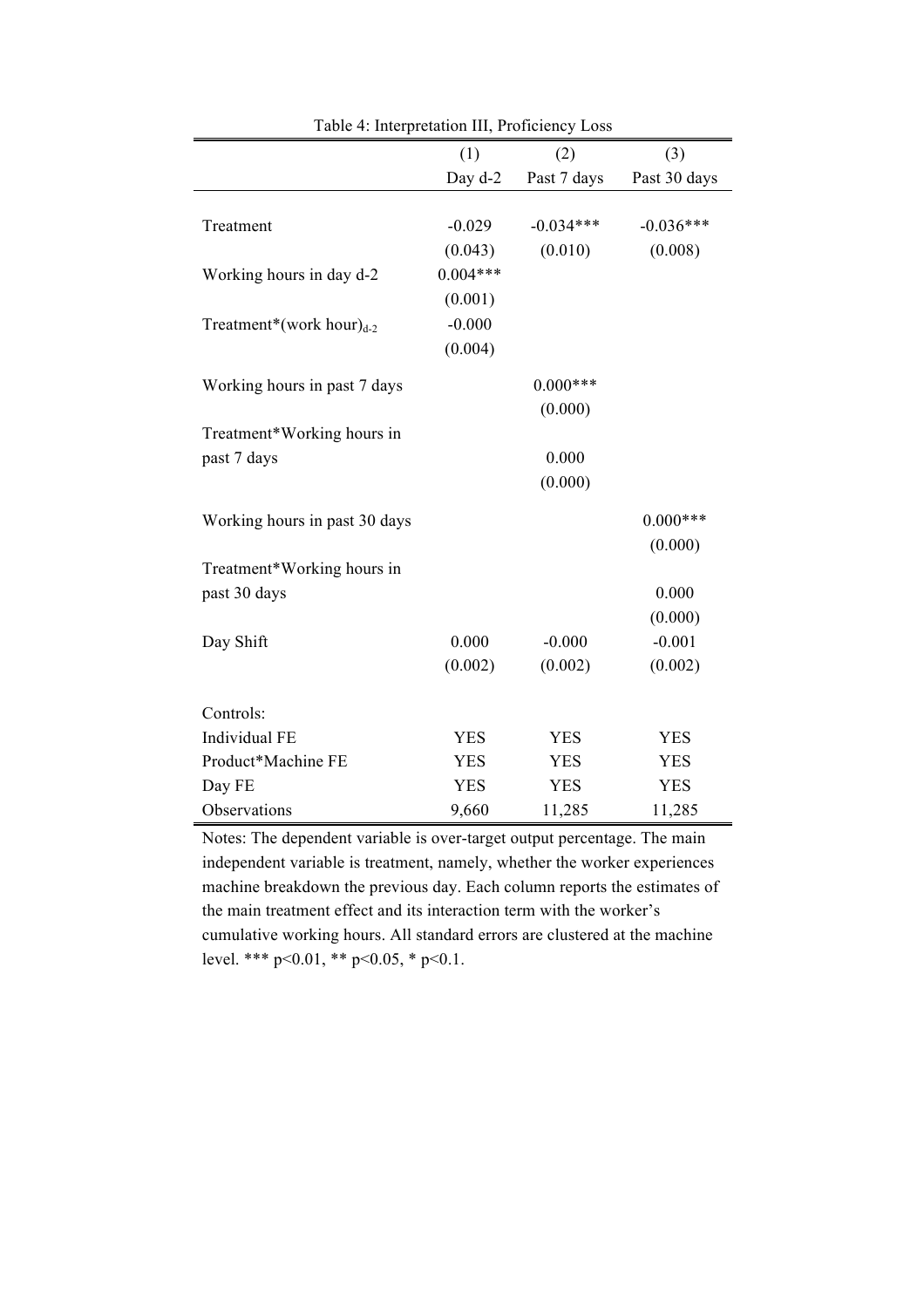|                          | (1)         | (2)          | (3)            | (4)         |
|--------------------------|-------------|--------------|----------------|-------------|
|                          | Male        | Older worker | Local (Fujian) | Peer Effect |
|                          |             |              |                |             |
| Treatment                | $-0.025***$ | $-0.029***$  | $-0.037***$    | $-0.045***$ |
|                          | (0.004)     | (0.005)      | (0.010)        | (0.012)     |
| Day Shift                | $-0.001$    | $-0.001$     | $-0.001$       | $-0.001$    |
|                          | (0.002)     | (0.002)      | (0.002)        | (0.002)     |
| Male*Treatment           | $-0.020$    |              |                |             |
|                          | (0.015)     |              |                |             |
| Older worker*Treatment   |             | $-0.009$     |                |             |
|                          |             | (0.011)      |                |             |
| Local (Fujian)*Treatment |             |              | 0.010          |             |
|                          |             |              | (0.011)        |             |
| (Peer: High breakdown    |             |              |                | $0.023*$    |
| ratio)*Treatment         |             |              |                |             |
|                          |             |              |                | (0.013)     |
| Controls:                |             |              |                |             |
| Individual FE            | <b>YES</b>  | <b>YES</b>   | <b>YES</b>     | <b>YES</b>  |
| Product*Machine FE       | <b>YES</b>  | <b>YES</b>   | <b>YES</b>     | <b>YES</b>  |
| Day FE                   | <b>YES</b>  | <b>YES</b>   | <b>YES</b>     | <b>YES</b>  |
| Observations             | 11,285      | 11,285       | 11,285         | 11,285      |

Table 5: Heterogeneity effect and Social Comparison

Notes: This table reports the results of heterogeneous effects. The dependent variable is over-target output percentage. The main independent variable is treatment, namely, whether the worker experiences machine breakdown the previous day. Columns 1 to 4 report the estimates of the main treatment effect and its interaction with gender, age, residency status and whether more peers experience machine breakdown, respectively. All standard errors are clustered at the machine level. \*\*\* p<0.01, \*\* p<0.05, \* p<0.1.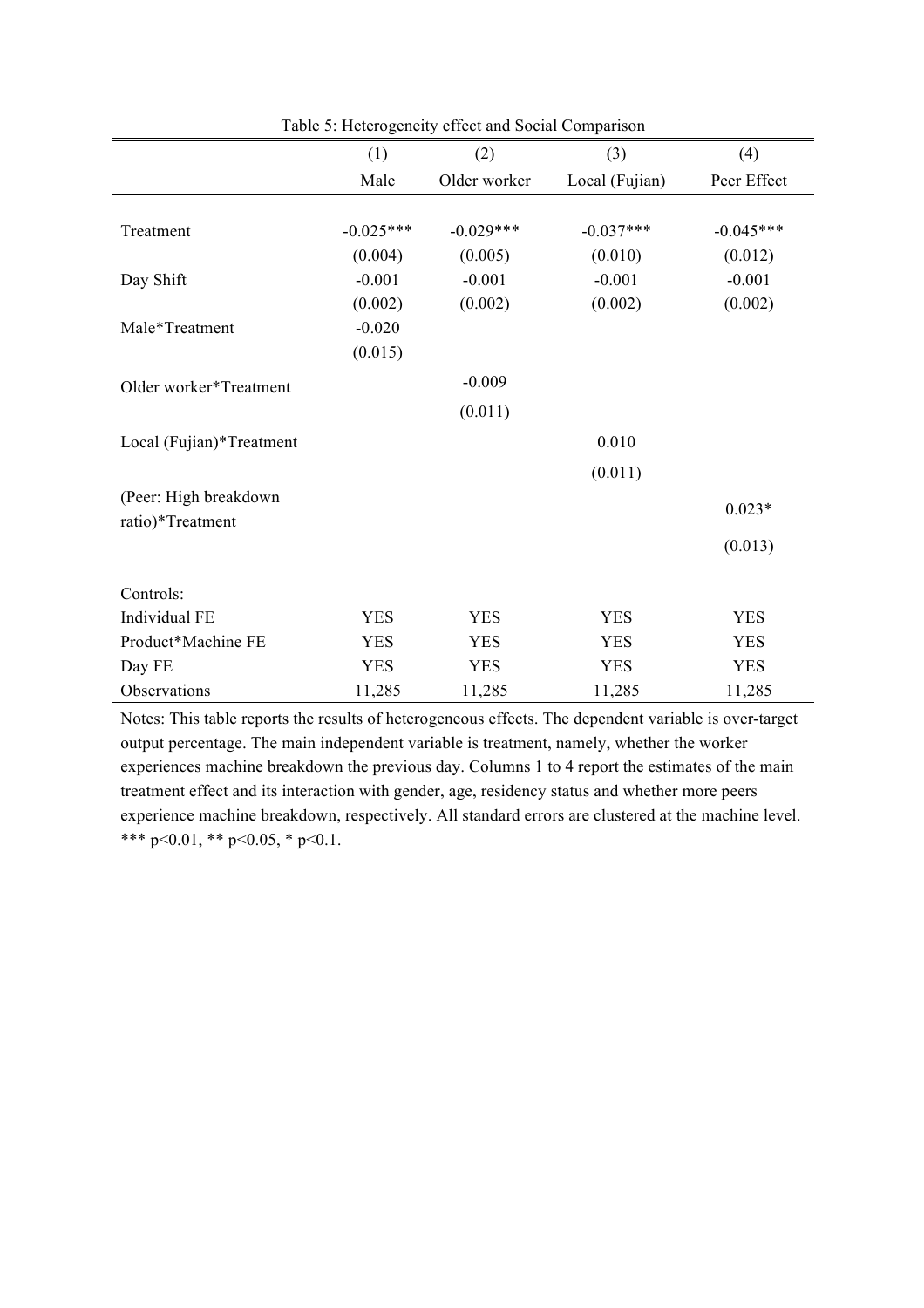| <b>Statistical Power</b> | Prior | Post-Study Probability (PSP) |
|--------------------------|-------|------------------------------|
| 0.8                      | 0.01  | 0.447                        |
| 0.8                      | 0.25  | 0.964                        |
| 0.8                      | 0.5   | 0.988                        |
| 0.5                      | 0.01  | 0.336                        |
| 0.5                      | 0.25  | 0.943                        |
| 0.5                      | 0.5   | 0.980                        |
| 0.2                      | 0.01  | 0.168                        |
| 0.2                      | 0.25  | 0.870                        |
| 0.2                      | 0.5   | 0.952                        |

Table 6: Statistical Power, Prior Probability and Post-Study Probability

Notes: The PSP is computed with the significant level of 0.01 using the method in Maniadis, Tufano, and List (2014).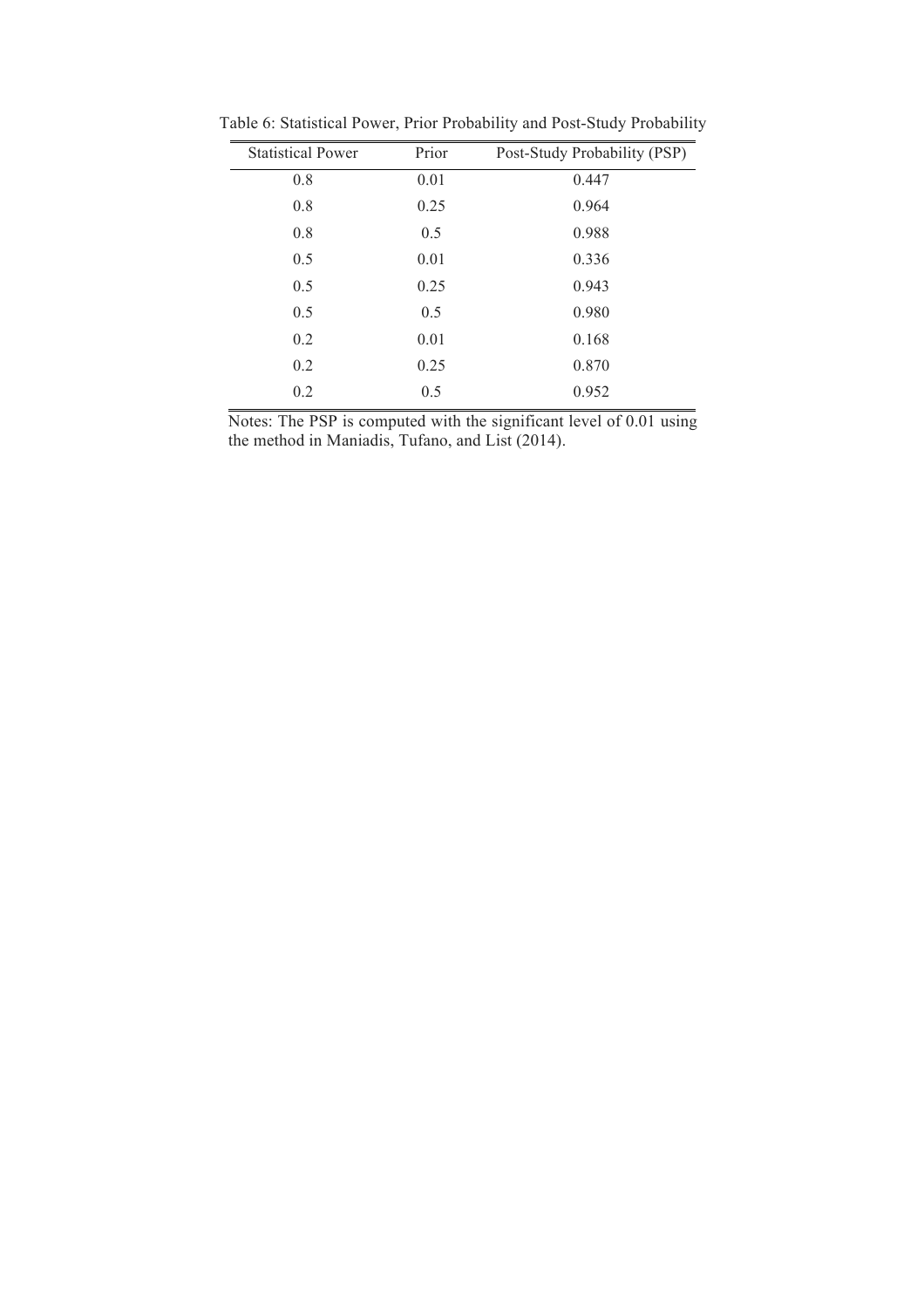# **Appendix**



Notes: This figure plots the density distribution of workers' tenure (in days) during our sample period. For each worker, we calculate the length of time from the first to the last time that s/he is observed in the data, and therefore may include those non-workdays.



Figure A2: The Density of Machine Utilization

Notes: This figure plots the density distribution of the number of machines utilized for each workday during our sample period.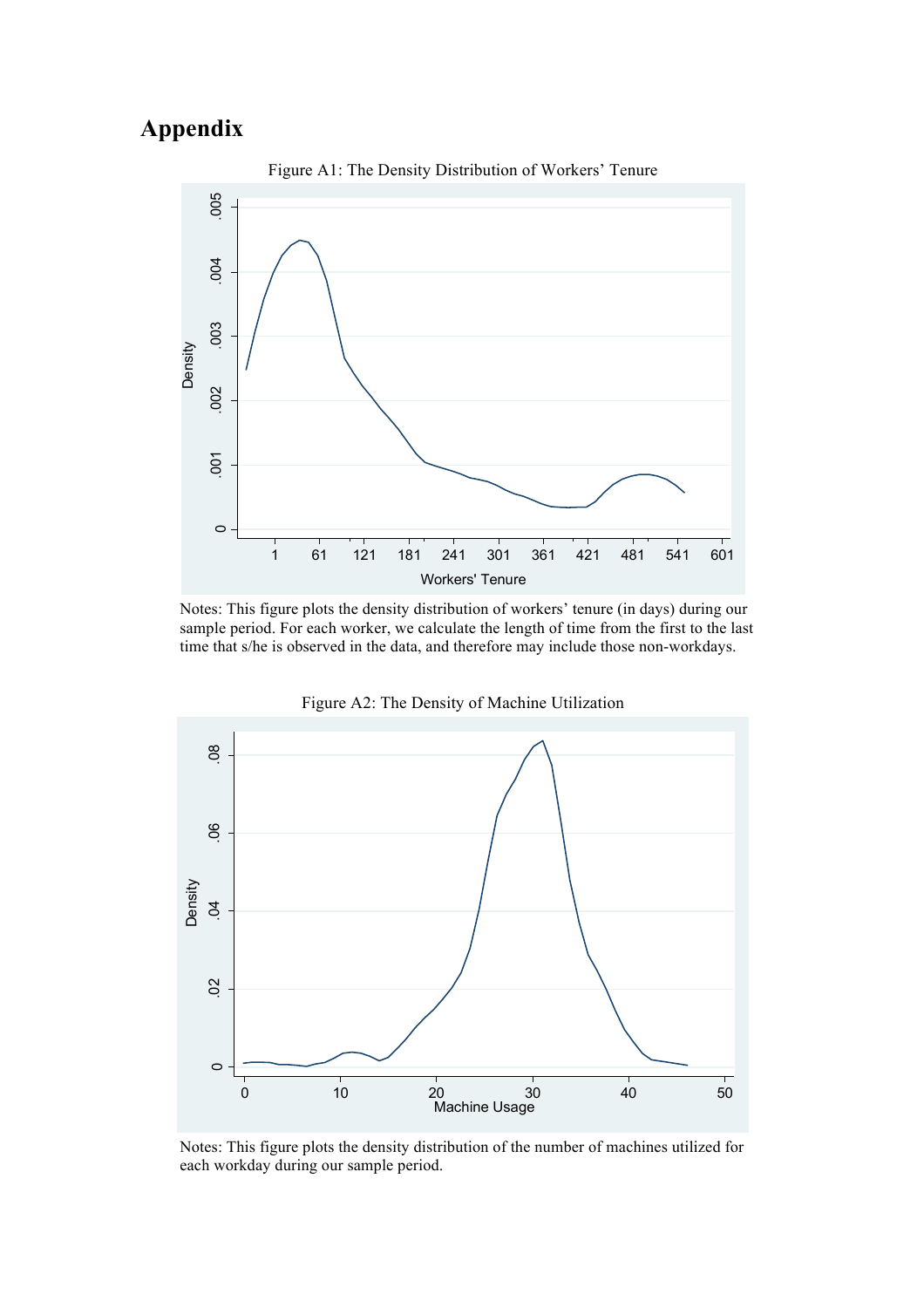|                    | (1)             | (2)            |
|--------------------|-----------------|----------------|
|                    | <b>Baseline</b> | With Day shift |
|                    |                 |                |
| Treatment          | $-0.036***$     | $-0.033***$    |
|                    | (0.009)         | (0.006)        |
| Day Shift          |                 | $-0.001$       |
|                    |                 | (0.002)        |
|                    |                 |                |
| Controls:          |                 |                |
| Individual FE      | <b>YES</b>      | <b>YES</b>     |
| Product*Machine FE | <b>YES</b>      | <b>YES</b>     |
| Day FE             | <b>YES</b>      | <b>YES</b>     |
| Observations       | 17,221          | 11,285         |
|                    |                 |                |

Table A1: Exclusion of the workers who work less than one month

Notes: The dependent variable is a worker's daily over-target output percentage. The main independent variable is treatment, namely, whether the worker experiences machine breakdown the previous day. All standard errors are clustered at the machine level. \*\*\*  $p<0.01$ , \*\*  $p<0.05$ , \*  $p<0.1$ .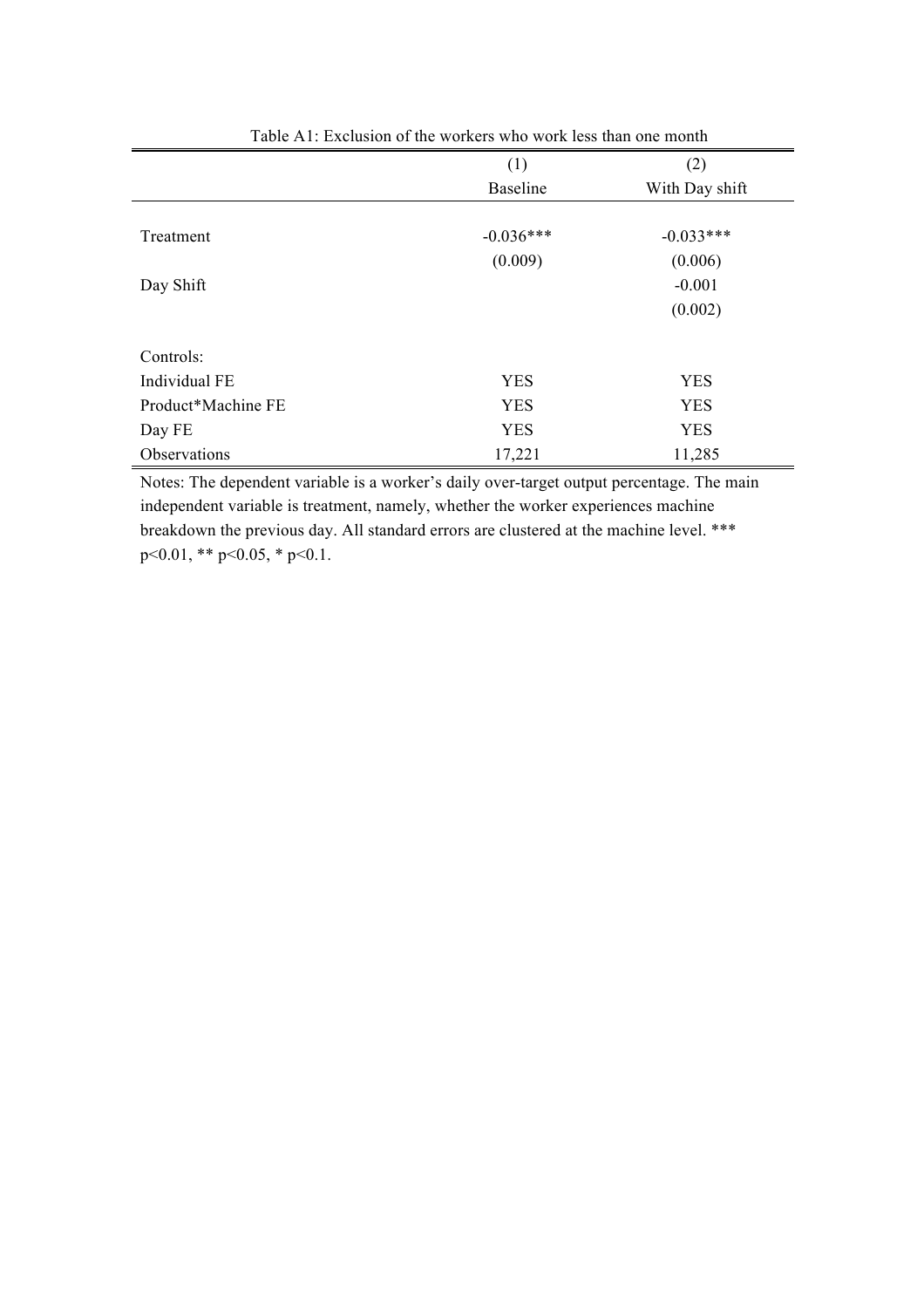|              | (1)              | (2)                  | (3)                  |
|--------------|------------------|----------------------|----------------------|
|              |                  | Average              | Average              |
|              | Productivity on  | Productivity in past | Productivity in past |
|              | the previous day | 7 days               | 30 days              |
|              |                  |                      |                      |
| Treatment    | $-0.009$         | $-0.007$             | $-0.008$             |
|              | (0.014)          | (0.014)              | (0.014)              |
| Constant     | $0.108***$       | $0.091***$           | $0.089***$           |
|              | (0.011)          | (0.015)              | (0.016)              |
| Observations | 2,146            | 2,146                | 2,146                |

Table A2: Checks on the Nonrandom Assignment of Machine

Notes: This table reports the estimates of the effect of machine breakdown on the quality of the machine that is assigned to the worker the following day. The dependent variables are the machine (m)'s average productivity on the previous day (column 1), its average productivity in past 7 days (column 2), and average productivity in past 30 days (column 3). The main independent variable is treatment, namely, whether the worker experiences machine breakdown the previous day. All standard errors are clustered at the machine level. \*\*\* p<0.01, \*\* p<0.05, \* p<0.1.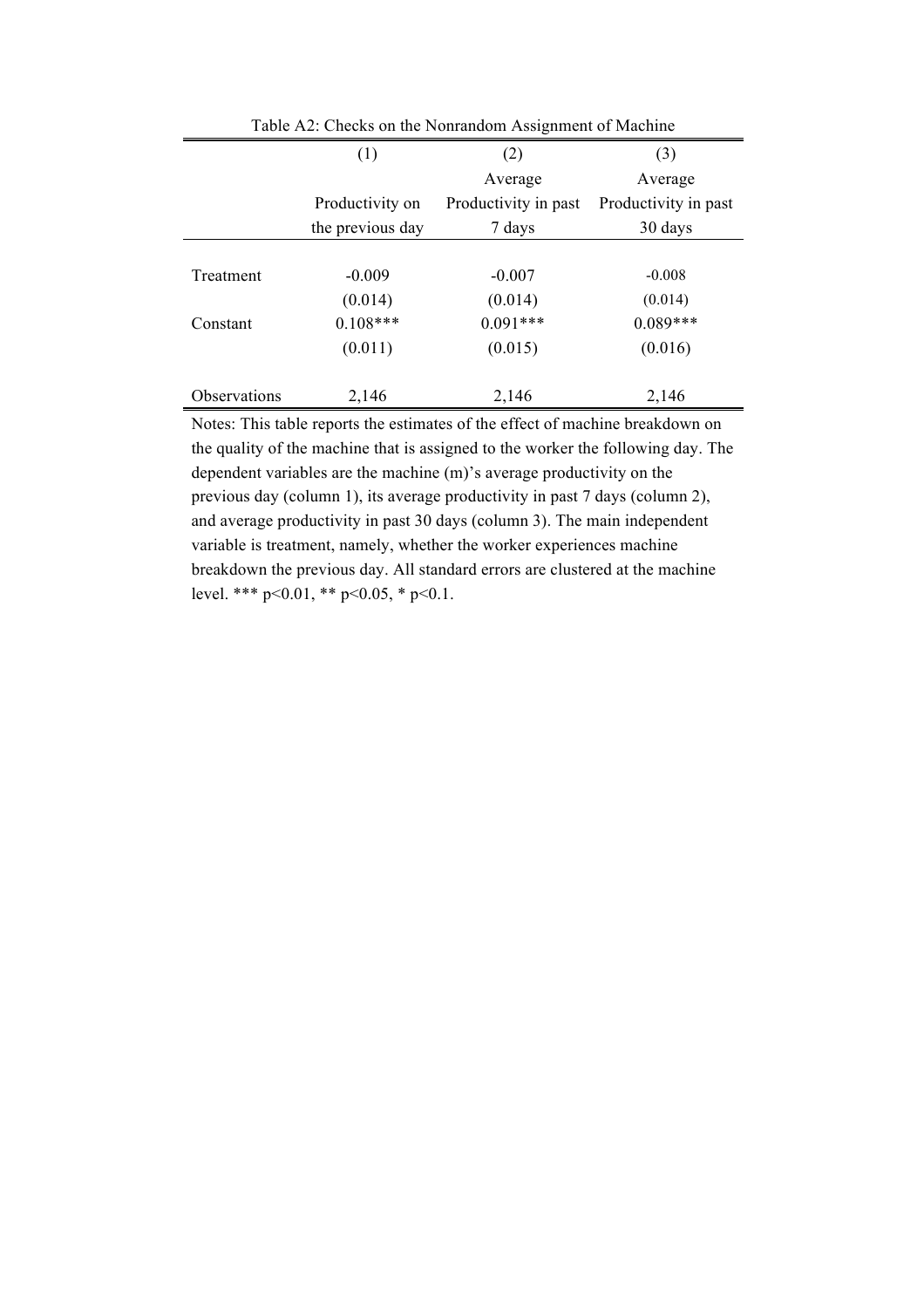|                               | (1)        | (2)         | (3)            | (4)            |
|-------------------------------|------------|-------------|----------------|----------------|
|                               | Single     | Single      | Difference-in- | Difference-in- |
|                               | Difference | Difference  | differences    | differences    |
|                               |            |             |                |                |
| Treatment                     | $-0.020**$ | $-0.020***$ | 0.016          | 0.018          |
|                               | (0.010)    | (0.005)     | (0.015)        | (0.015)        |
| Age                           |            | $0.001**$   |                |                |
|                               |            | (0.000)     |                |                |
| Local (Fujian) Resident       |            | 0.001       |                |                |
|                               |            | (0.008)     |                |                |
| Male                          |            | $-0.016**$  |                |                |
|                               |            | (0.006)     |                |                |
| Day shift                     |            | $-0.003$    |                |                |
|                               |            | (0.006)     |                |                |
| Post*Treatment                |            |             | $-0.036*$      | $-0.036**$     |
|                               |            |             | (0.018)        | (0.018)        |
| Controls:                     |            |             |                |                |
| Machine-specific Linear Trend | <b>NOT</b> | <b>NOT</b>  | <b>NOT</b>     | <b>YES</b>     |
| Individual FE                 | <b>NOT</b> | <b>NOT</b>  | <b>YES</b>     | <b>YES</b>     |
| Day FE                        | <b>NOT</b> | <b>NOT</b>  | <b>YES</b>     | <b>YES</b>     |
| Observations                  | 2,943      | 1,758       | 5,551          | 5,551          |

Table A3: Alternative Estimation Framework

Notes: The dependent variable for column (1) and (2) is over-target output percentage. The dependent variable for column (3) and (4) is the difference in output between the considered workday and two days prior. The main independent variable is treatment, namely, whether the worker experiences machine breakdown the previous day. All standard errors are clustered at the machine level. \*\*\*  $p<0.01$ , \*\*  $p<0.05$ , \*  $p<0.1$ .